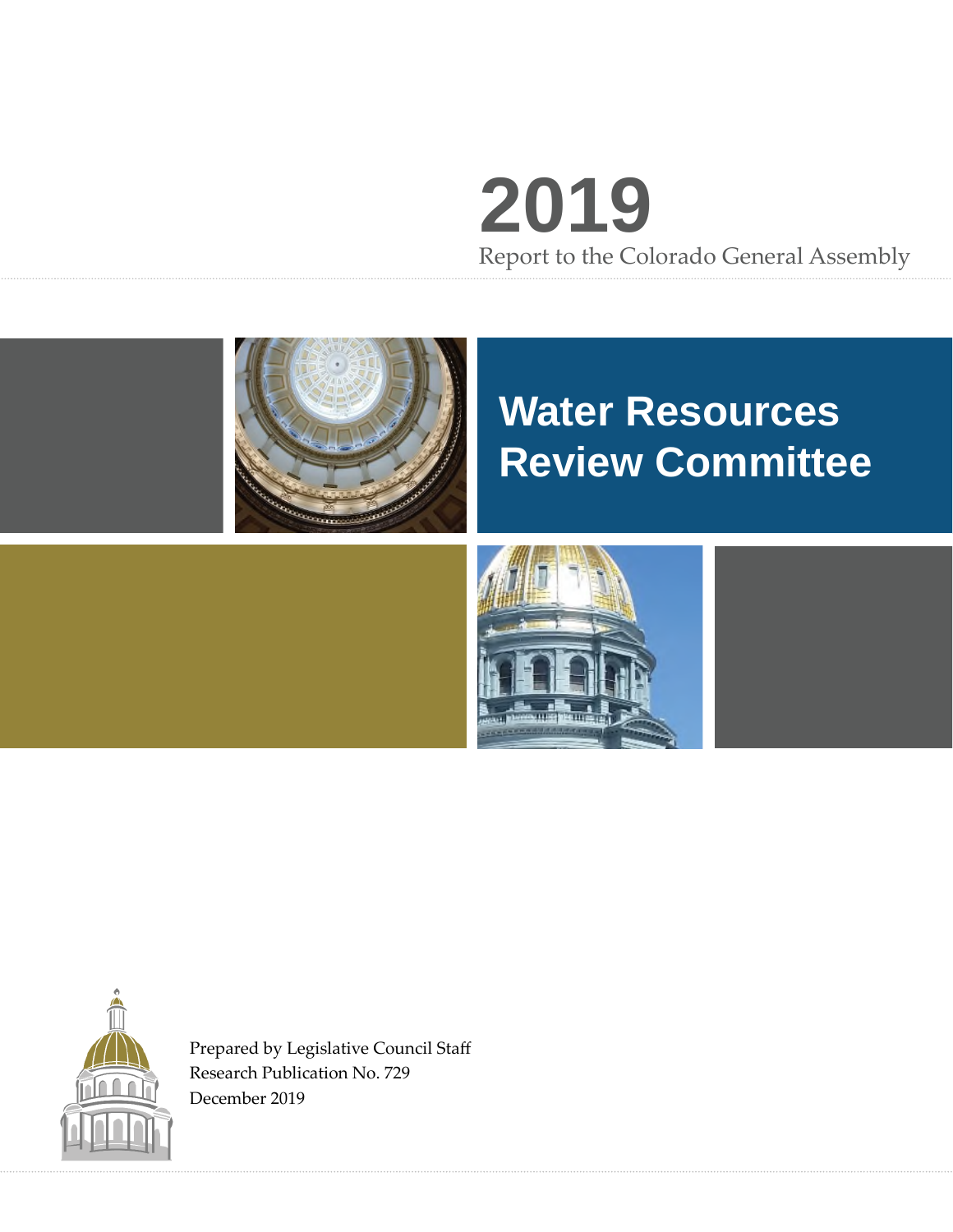# **Water Resources Review Committee**

## **Members of the Committee**

Senator Kerry Donovan, Chair Representative Dylan Roberts, Vice-Chair

Senator Jeff Bridges Representative Jeni James Arndt Senator Don Coram Representative Marc Catlin Senator Jessie Danielson Representative Barbara McLachlan Senator Jerry Sonnenberg Representative Lori Saine

# **Legislative Council Staff**

Matt Becker, Principal Research Analyst Jimmy Reed, Research Analyst Max Nardo, Fiscal Analyst

## **Office of Legislative Legal Services**

Thomas Morris, Managing Senior Attorney Duane Gall, Assistant Director Richard Sweetman, Senior Attorney

*December 2019*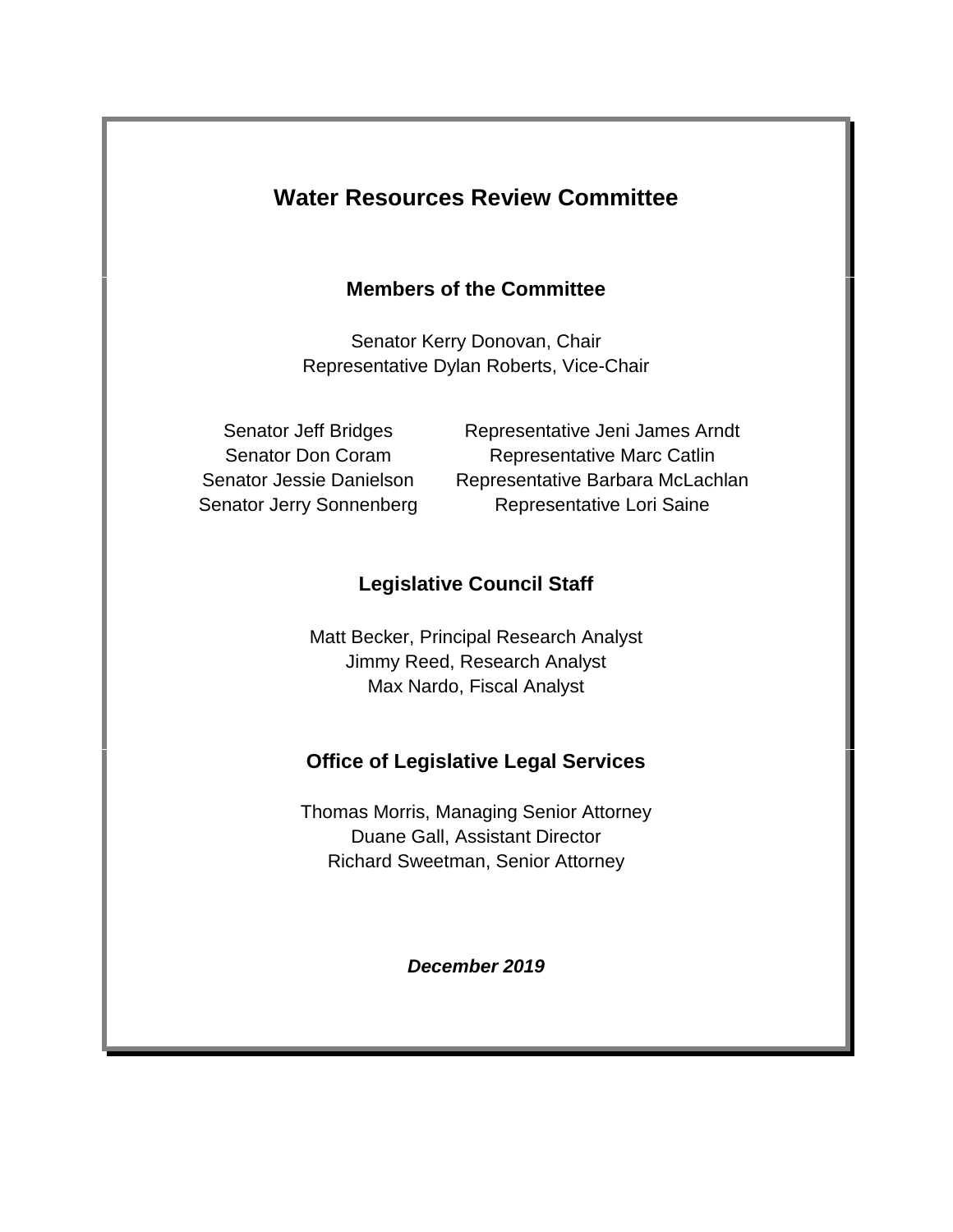EXECUTIVE COMMITTEE Sen. Leroy Garcia, Chair Rep. KC Becker, Vice Chair Sen. Stephen Fenberg Rep. Alec Garnett Sen. Chris Holbert Rep. Patrick Neville

**STAFF** Natalie Mullis, Director Elizabeth Burger, Deputy Director Manish Jani, Deputy Director





COMMITTEE Sen. John Cooke Sen. Lois Court Rep. Monica Duran Rep. Dominique Jackson Rep. Susan Lontine Sen. Vicki Marble Sen. Dominick Moreno Rep. Kyle Mullica Rep. Lori Saine Sen. Ray Scott Rep. Kevin Van Winkle Sen. Angela Williams

# **LEGISLATIVE COUNCIL**

ROOM 029 STATE CAPITOL DENVER, COLORADO 80203-1784 E-mail: lcs.ga@state.co.us 303-866-3521 FAX: 303-866-3855 TDD: 303-866-3472

December 2019

To Members of the Seventy-second General Assembly:

Submitted herewith is the final report of the Water Resources Review Committee. This committee was created pursuant to Article 98 of Title 37, Colorado Revised Statutes. The purpose of this committee is to oversee the conservation, use, development, and financing of Colorado's water resources.

At its meeting on November 15, 2019, the Legislative Council reviewed the report of this committee. A motion to forward this report and the bills therein for consideration in the 2020 session was approved.

Sincerely,

/s/ Senator Leroy Garcia **Chair**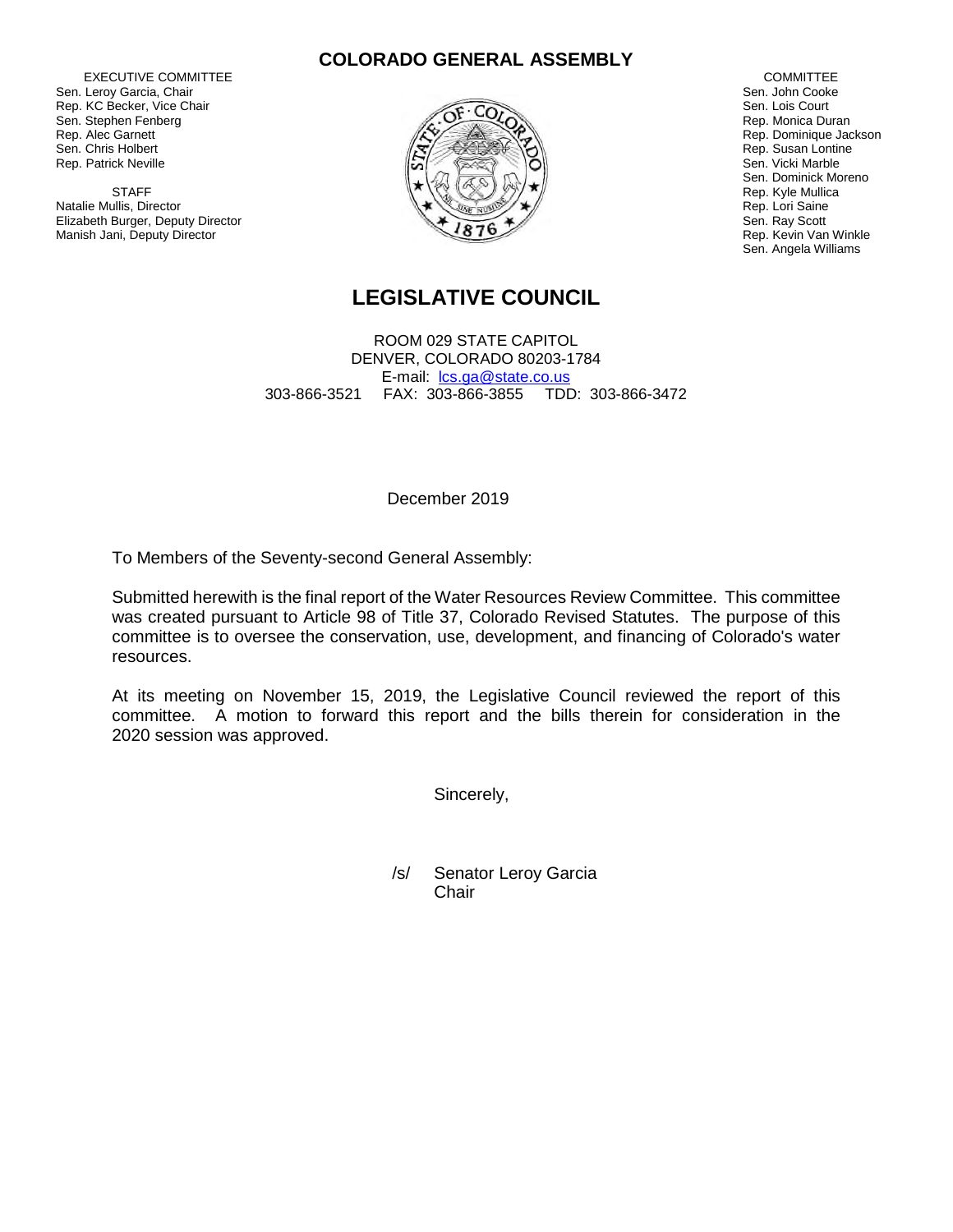# **Table of Contents**

The text of each bill is included as Attachments A through D after the resource materials page(s).

#### *This report is also available online at:*

*https://leg.colorado.gov/committees/water-resources-review-committee/2019-regular-session*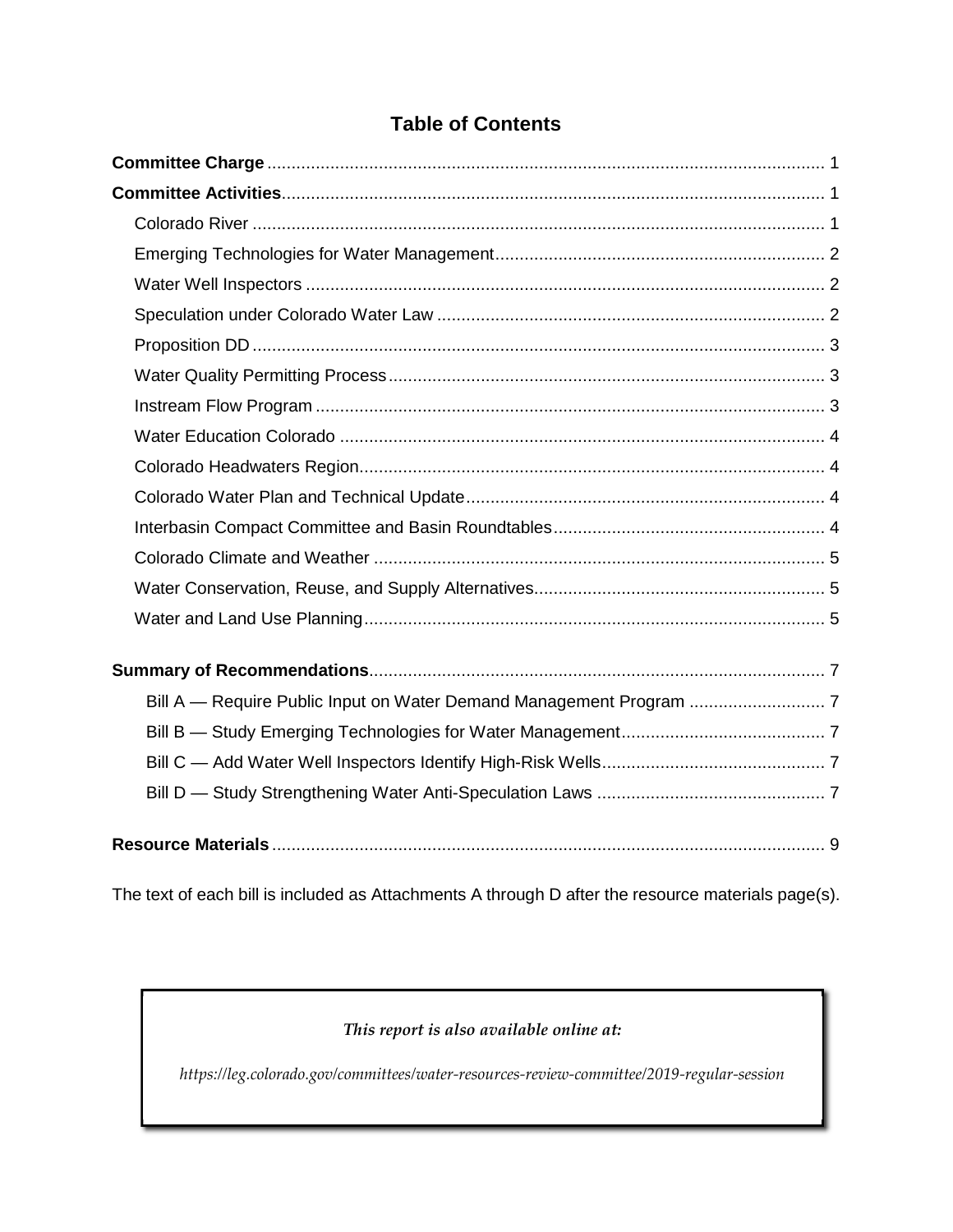## **Committee Charge**

The Water Resources Review Committee (WRRC) was created to contribute to and monitor the conservation, use, development, and financing of Colorado's water resources for the general welfare of the state (Section 37-98-102, C.R.S.). It is also required to review statewide planning for water resources. The WRRC reviews and proposes legislation to further its purpose. In conducting its review, the WRRC consults with experts in the field of water conservation, quality, use, finance, and development. The WRRC was authorized to meet up to eight times in 2019 and to take two field trips.

## **Committee Activities**

During the 2019 interim, the WRRC held five meetings and took two field trips. The WRRC met with a broad range of water users and government officials, including local water providers, water policy experts, state water planners, and concerned citizens. The committee received briefings on major water issues affecting the state, including issues in the Colorado River basin, emerging technologies, economics and finance, the water quality permitting process, Colorado's instream flow program, educational activities, the Colorado Water Plan, the basin roundtables, Colorado climate and weather, water conservation, reuse, water supply, and land use planning. The committee also drafted legislation about two additional topics on which the committee has received briefings in previous years, including water well inspectors and speculation under Colorado water law.

**Field trips.** In June, the committee made a two-day field trip in the South Platte River Basin, where it visited water diversion and storage facilities, agricultural operations, and restoration projects. This tour was organized by Water Education Colorado. In August, the committee attended the Colorado Water Congress summer conference in Steamboat Springs, where it held a public meeting about the state's instream flow program and attended presentations about water infrastructure, financing, water planning, ongoing water supply studies, and other water management issues.

# **Colorado River**

The committee heard presentations from the Colorado Water Conservation Board within the Department of Natural Resources (DNR), the Colorado State University Water Institute, the Nature Conservancy, Hydros Consulting, Denver Water, Northern Water, the Colorado River Water Conservation District, and the Southwestern Water Conservation District regarding on-going discussions about potential demand management programs, drought contingency plans, and other issues in the Colorado River Basin. The demand management program framework currently under consideration involves temporary, voluntary, and compensated reductions in diversions in an effort to conserve water that would otherwise be consumed or consumptively used. The Colorado Water Conservation Board (CWCB) and other stakeholders within the Colorado River Basin have formed work groups to investigate how a demand management program would operate in Colorado. Drought contingency plans have also been recently approved in the basin in an effort to ensure downstream water obligations continue to be met under the interstate Colorado River Compact.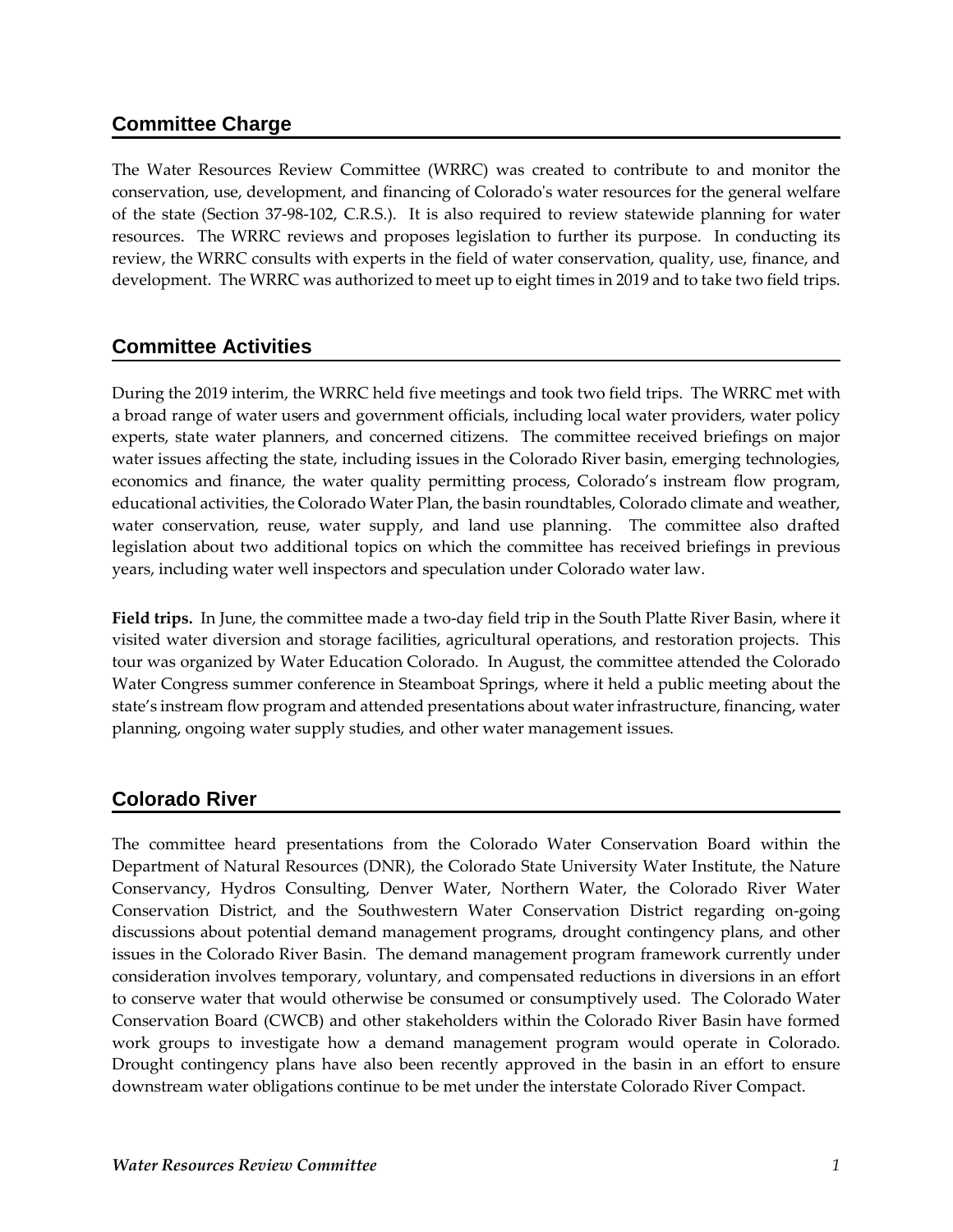*Committee recommendations.* As a result of its discussions, the committee recommends Bill A, which concerns public involvement in developing a Colorado River demand management program.

## **Emerging Technologies for Water Management**

The committee heard presentations from the University of Colorado Mortenson Center in Global Engineering and the Governor's Office of Information Technology regarding emerging technologies that could be used for water management. Technologies discussed included distributed ledger technologies such as blockchain, which can be used for efficient trading of water rights; satellite technology, which can improve forecasting and measurement of surface water and snowpack; and water flow and quality sensors. Australia's water trading system was described as a potential model of efficient water rights trading.

**Committee recommendations.** As a result of its discussions, the committee recommends Bill B, which concerns a study of emerging technologies that have the potential to improve water management.

## **Water Well Inspectors**

In 2018, the committee heard a presentation from the Division of Water Resources about the state's Water Well Inspection Program, which was created in 2003. The State Board of Examiners of Water Well Construction and Pump Installation Contractors has authority over the construction of wells, installation of equipment, and licensing of contractors. The program is funded by the Well Inspection Cash Fund, which consists of contractor license fees, well permit fees, and fines. In FY 2017-18, about 4,000 new water wells were constructed, 310 of which were inspected by the program's three staff members. A performance audit of the program was completed by the Office of the State Auditor in May 2019. Among other findings, the report recommends that the division prioritize inspection of high-risk wells and key phases of construction. The division agreed with these recommendations.

**Committee recommendations.** As a result of its discussions, the committee recommends Bill C, which establishes a minimum staffing level for the state's well inspection program.

## **Speculation under Colorado Water Law**

In 2014, the committee heard a presentation from Colorado Supreme Court Justice Greg Hobbs about why water speculation is prohibited under the Colorado Constitution. Water speculation can generally be defined as acquiring water rights explicitly for profit as opposed to using them for beneficial use. In 2018, the committee also received a briefing from the Colorado River Water Conservation District and a water law firm about recent land and water transfers in the state and other activity involving investment groups purchasing land and associated water rights in Colorado.

**Committee recommendations.** As a result of its discussions, the committee recommends Bill D, which convenes a work group to explore ways to strengthen anti-speculation within Colorado water law.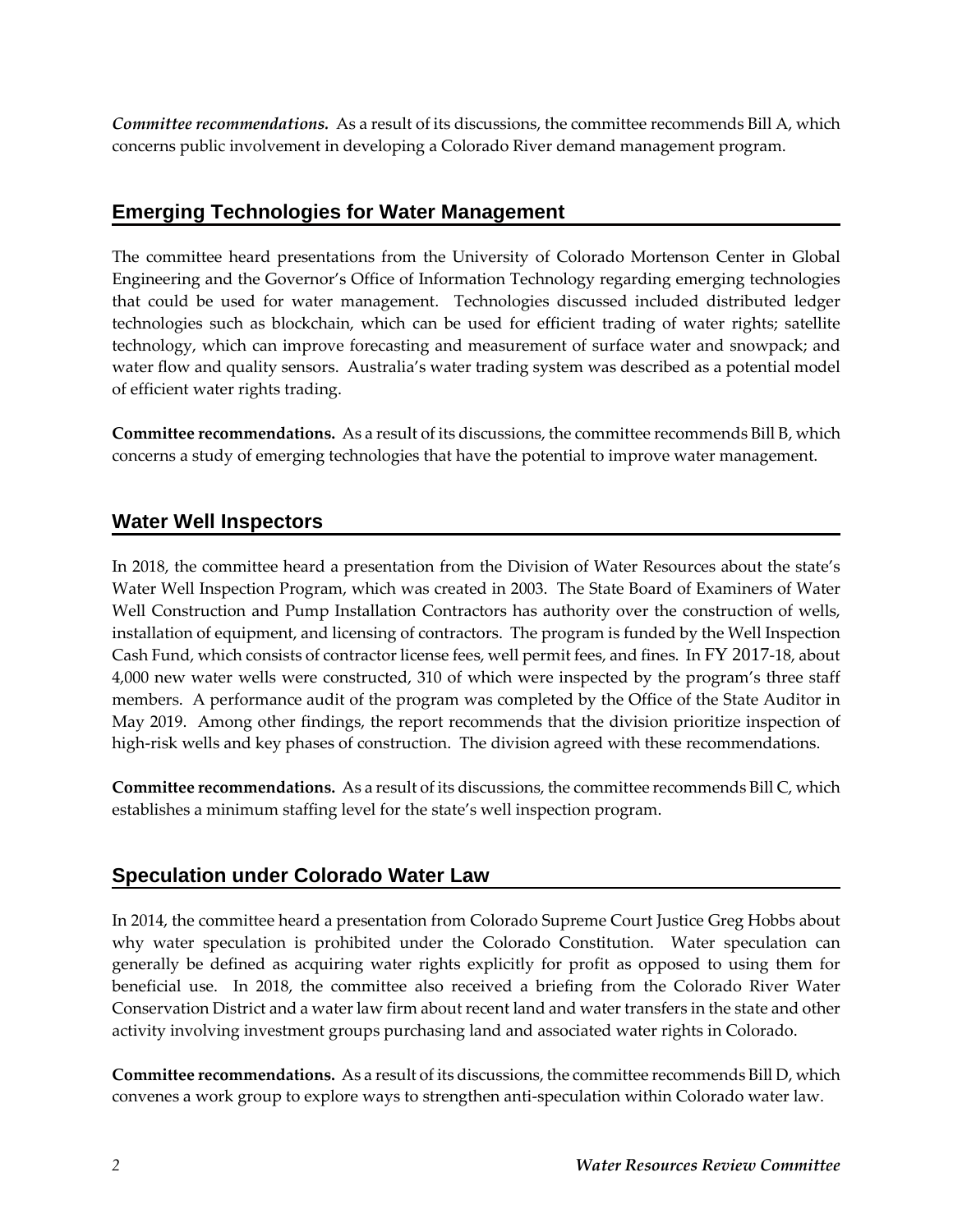## **Proposition DD**

The committee heard a presentation from Legislative Council Staff regarding the ballot information booklet analysis for Proposition DD concerning the legalization and taxation of sports betting to fund water projects and obligations. In May 2018, a U.S. Supreme Court ruling allowed all states to legalize sports betting. Following this ruling, the state legislature referred Proposition DD to the voters asking to legalize and tax sports betting. The measure was approved by voters in November 2019. The majority of the tax and fee revenue from sports betting will be used to create a source of funding for the Colorado Water Plan and other water-related obligations.

**Committee recommendations.** The committee recommended that a bill on the legislative oversight of sports betting revenue used for water projects be drafted, but the draft bill was not approved by the committee.

# **Water Quality Permitting Process**

Senate Bill 13-073, which was recommended by the WRRC, required the Water Quality Control Division within the Colorado Department of Public Health and Environment to follow certain procedures for public comment and cost-benefit analyses when proposing changes to water quality control permits. The current permitting system differentiates general permits, which are typically used for sources with predictable discharge characteristics and well-established best management practices, from individual permits, which contain unique or site-specific discharge characteristics.

**Committee recommendations.** The committee requested the drafting of a bill that would expand permitting procedures that are currently in place for general permits to also apply to individual permits, but the draft bill was not approved by the committee.

## **Instream Flow Program**

Senate Bill 73-097 initiated Colorado's instream flow program by changing the statutory definition of beneficial use to include water right appropriations by the state for minimum stream flows or natural lake levels that are required to preserve the natural environment to a reasonable degree. It also changed the definition of appropriation to remove the requirement that water must be diverted for beneficial use. Since its enactment, the CWCB has appropriated instream flow water rights on about 1,700 stream segments covering 9,700 miles.

Several legislative changes to the program have occurred from 1973 to 2019. House Bill 19-1218 and House Bill 19-1271, which were both postponed indefinitely, would have made changes to the state's instream flow program. Under current law, the CWCB may use water for instream flows if the loaned water is used to preserve the natural environment of a stream reach that is subject to a decreed instream flow water right held by the CWCB. HB 19-1218 would have expanded the number of years within a ten-year period that a loan may be exercised from three to five and would have allowed a loan to be renewed for up to two additional ten-year periods. HB 19-1271 would have clarified the authority of the CWCB to augment stream flows with water that has been previously decreed for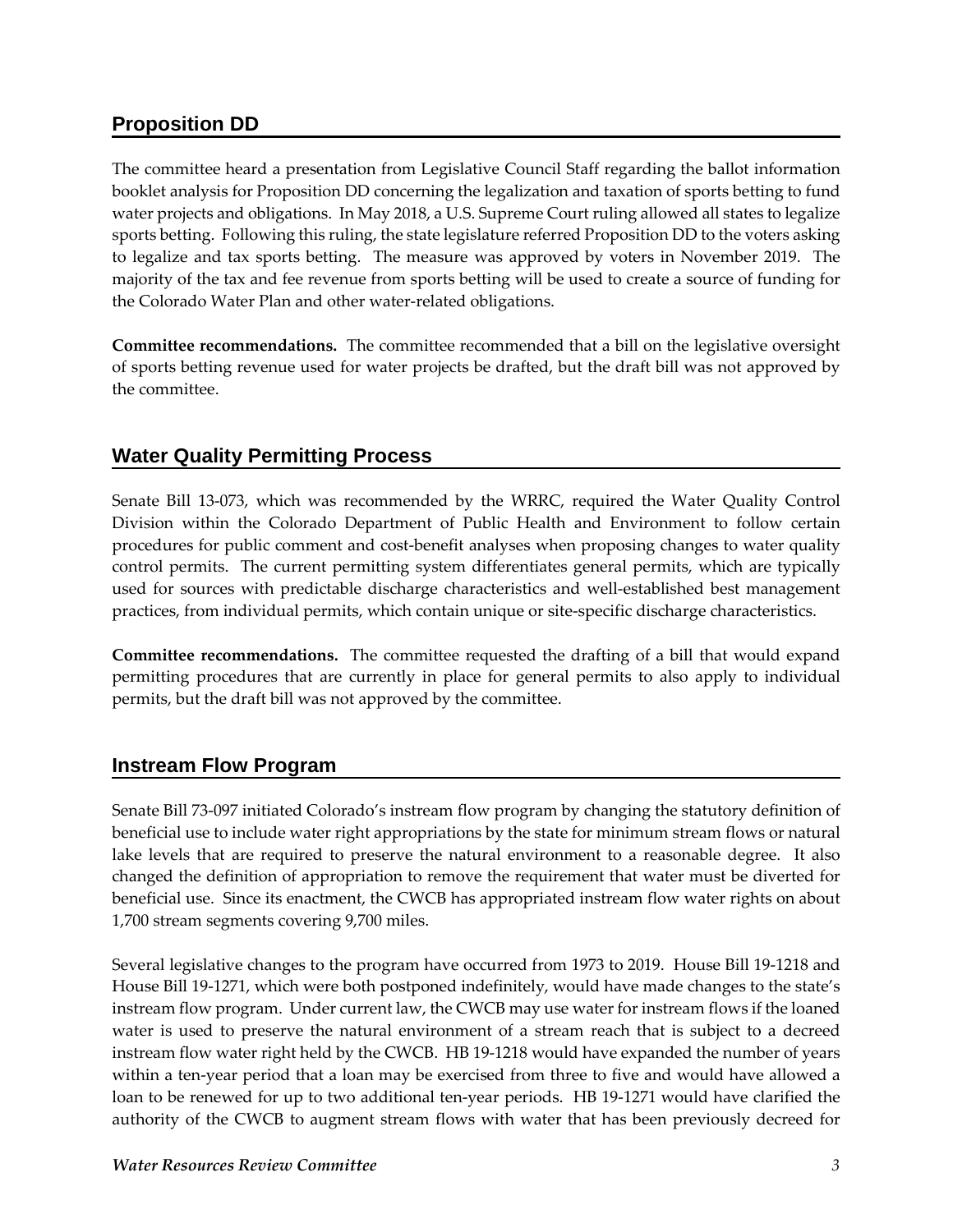augmentation, without requiring a further change of the water right. The committee heard from stakeholders across the state and discussed potential changes to the state's instream flow program at several meetings during the 2019 interim.

## **Water Education Colorado**

The committee heard a presentation from Water Education Colorado, a non-profit foundation created by House Bill 02-1152. The organization's mission is to ensure a sustainable water future for Colorado by educating and engaging Colorado citizens around water as a limited resource. The committee received an update about educational opportunities for water professionals and the public about Colorado's water resources, as well as other water programs and publications, including Headwaters Magazine, Fresh Water News, and its water policy citizen guides.

## **Colorado Headwaters Region**

Colorado is a headwaters state, which means the state's water originates as snowpack in the mountains and flows out of state through its many rivers. Colorado's headwaters region is the mountainous area in which these rivers begin. The committee heard a presentation from the Northwest Colorado Council of Governments concerning the economic perspectives and challenges of Colorado's headwaters region, including the impact of reduced streamflows. Defining characteristics of the region include being comprised of 70 percent public lands and having economies that are dependent on water resources and other recreational opportunities.

# **Colorado Water Plan and Technical Update**

The committee heard a presentation from the CWCB concerning the 2019 Analysis and Technical Update to the Colorado Water Plan. The 2019 technical update provides the underlying water supply and demand analyses that informs state water planning decisions. In this capacity, it replaces the document originally known as the Statewide Water Supply Initiative (SWSI). The technical update estimates future water supplies and demands under five planning scenarios, each with varying assumptions about water supply, climate, social values, agricultural needs, and water demands. The update also includes tools and datasets that can be used by the basin roundtables in forthcoming updates to their basin implementation plans, which serve as detailed portfolios of projects and methods to address basin-specific water supply and demand gaps.

## **Interbasin Compact Committee and Basin Roundtables**

In 2005, the General Assembly enacted the Colorado Water for the 21st Century Act, which established a process to address the state's growing water demand. This law created nine basin roundtables including: the Denver metropolitan area; South Platte River Basin; Arkansas River Basin; Rio Grande River Basin; Gunnison River Basin; Colorado River Basin; Yampa-White River Basin; Dolores-San Miguel-San Juan River Basin; and North Platte River Basin. These roundtables are charged with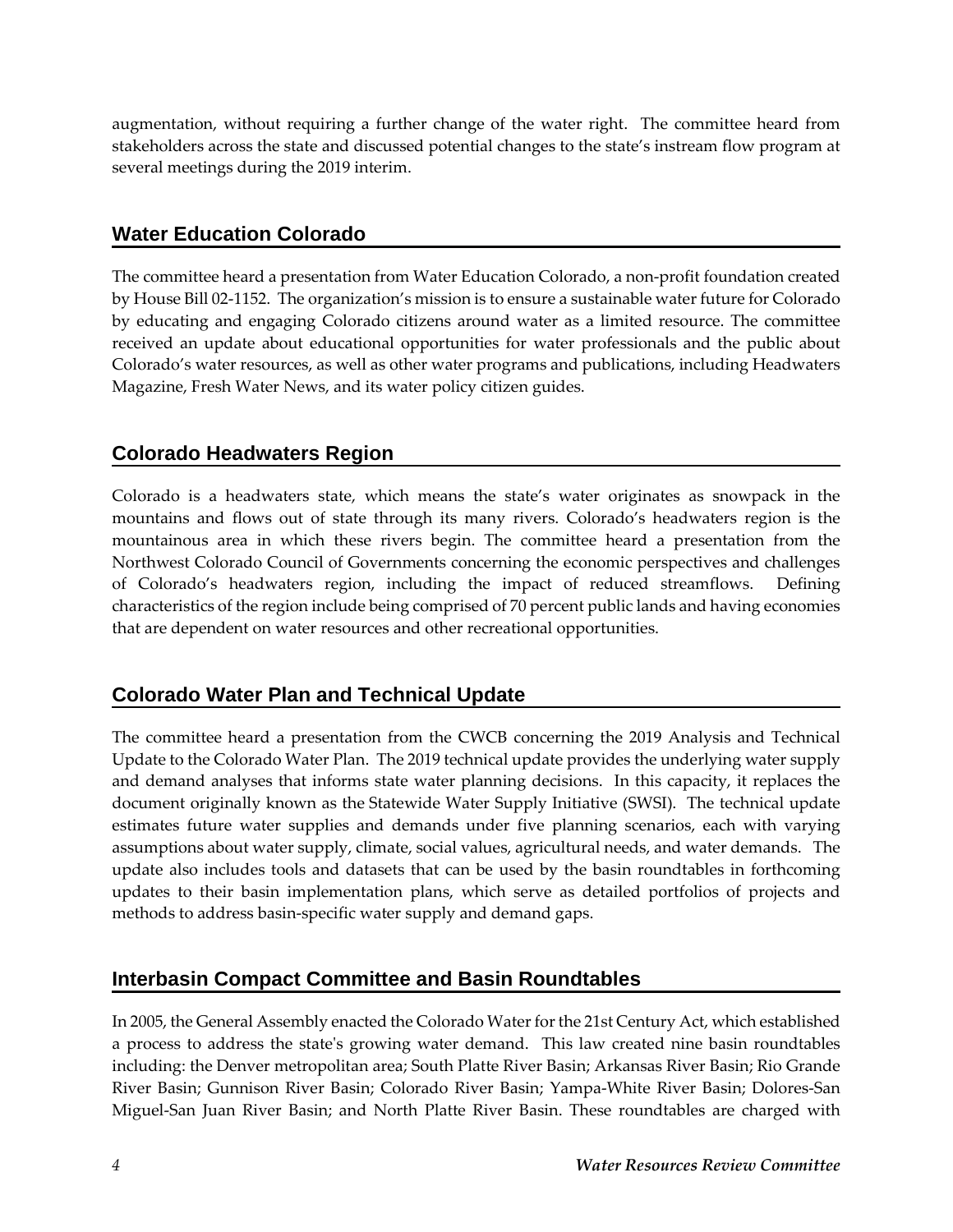identifying water needs within each basin and conducting discussions with other basins to address interbasin water issues. The act also created the 27-member Interbasin Compact Committee (IBCC) to facilitate negotiations between the roundtables and to address water issues around the state. The committee heard updates from the IBCC and each of the nine basin roundtables, including an overview of the IBCC's mission and values, history, membership, activity, and future goals, as well as individual needs assessments for each basin.

## **Colorado Climate and Weather**

The committee heard several presentations regarding Colorado's climate and weather from the CWCB, the Division of Water Resources, and the Colorado Agricultural Meteorological Network (CoAgMET) program within Colorado State University (CSU). The CWCB discussed recent floods from rain and snowpack and the impact on summer runoff. The CWCB also provided information about how the state forecasts streamflow and prepares for snowmelt, including the increased risk of flooding near recent wildfire burn scars. The Division of Water Resources updated the committee on drought conditions, snowpack, environmental impacts, drought monitoring, risk assessment, and reservoir storage. CoAgMET was created in the 1990s to better measure local weather conditions near irrigated agricultural areas. CoAgMET is used across Colorado to calculate evapotranspiration, assist with irrigation timing, more efficiently use water, and monitor changing weather. The committee also heard about coordination, data management, web support, and funding for the CoAgMET program.

## **Water Conservation, Reuse, and Supply Alternatives**

The Colorado State Demography Office estimates that 8.5 million people will live in Colorado by 2050. The 2019 technical update to the Colorado Water Plan estimates that an additional 250,000 to 750,000 acre-feet of water will be needed each year to meet these needs in 2050. This range is based on the five planning scenarios previously discussed. This gap must be met by a combination of water conservation and supply alternatives. The committee heard several presentations about some of these alternatives, including water conservation, precipitation harvesting, graywater, reuse, and new water supply projects. The CWCB presented a report to the committee about how water conservation data collected under House Bill 10-1051 has been used to improve state water planning in recent years. The Division of Water Resources presented two reports to the committee about rainwater collection as required by House Bill 16-1005 and House Bill 15-1016. The University of Colorado presented to the committee about its recent graywater research efforts. Western Resource Advocates, Denver Water, and Colorado Springs updated the committee about water reuse practices in Colorado. The Lower South Platte Water Conservancy District and the South Metro Water Supply Authority gave a presentation to the committee about the South Platte Regional Opportunities Working Group, which is a collaborative effort to provide new water supplies in the South Platte River Basin.

## **Water and Land Use Planning**

Land use planning in Colorado is primarily a function of local governments. However, the Colorado Water Plan sets a local land use goal that states, "by 2025, 75 percent of Coloradans will live in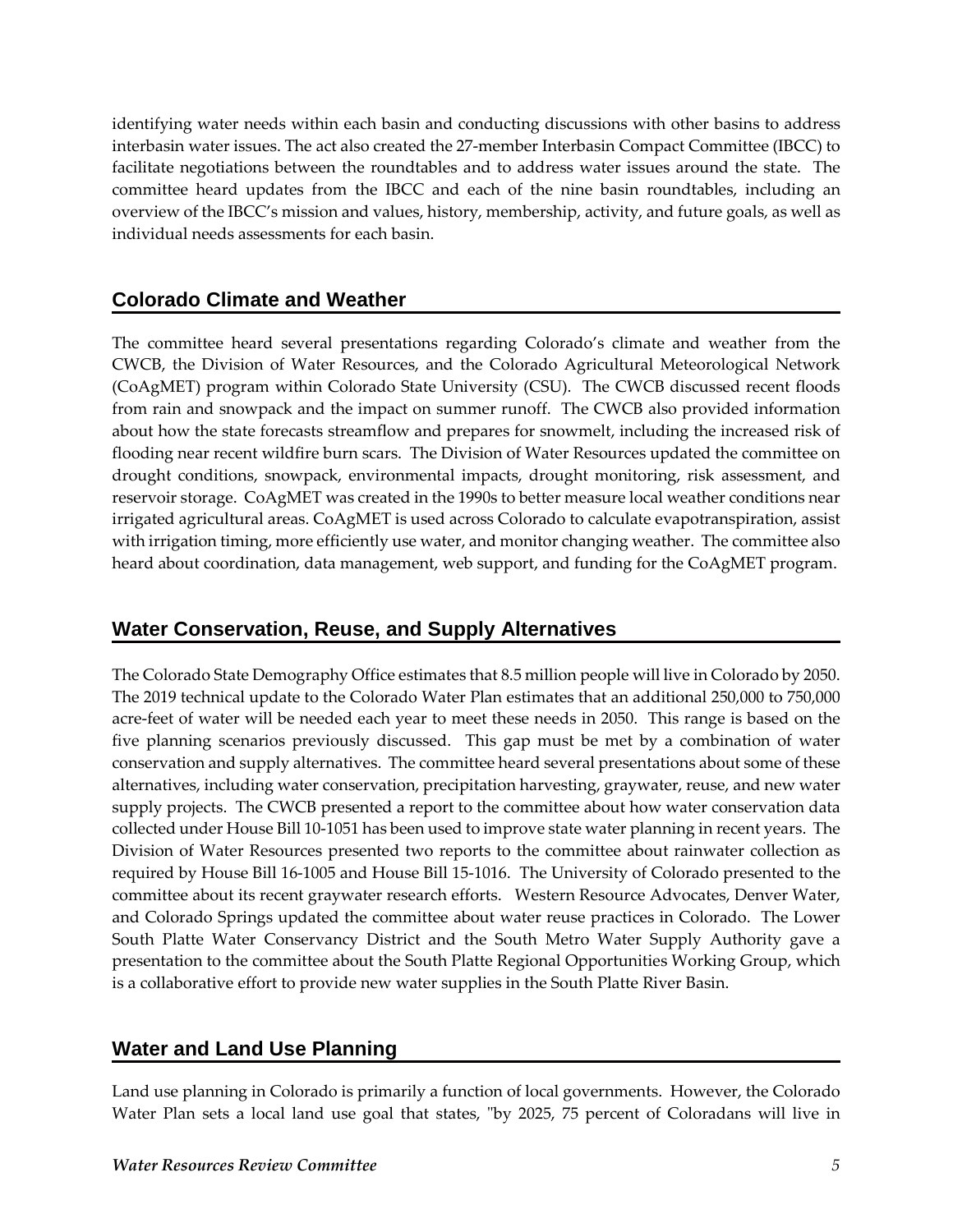communities that have incorporated water-saving actions into land-use planning." It also calls for a partnership among water providers and local communities. The CWCB works with the Department of Local Affairs, local governments, water providers, local government associations, councils of governments, and homebuilders associations to help reach this goal. The committee heard a presentation from the American Planning Association and Western Resource Advocates about how local governments can better integrate water and land use planning. For example, potential legislative changes include authorizing local governments to incorporate water conservation and water management goals into their land use plans. Western Resource Advocates also demonstrated its state policy database, which features an inventory of land use and water programs from other states.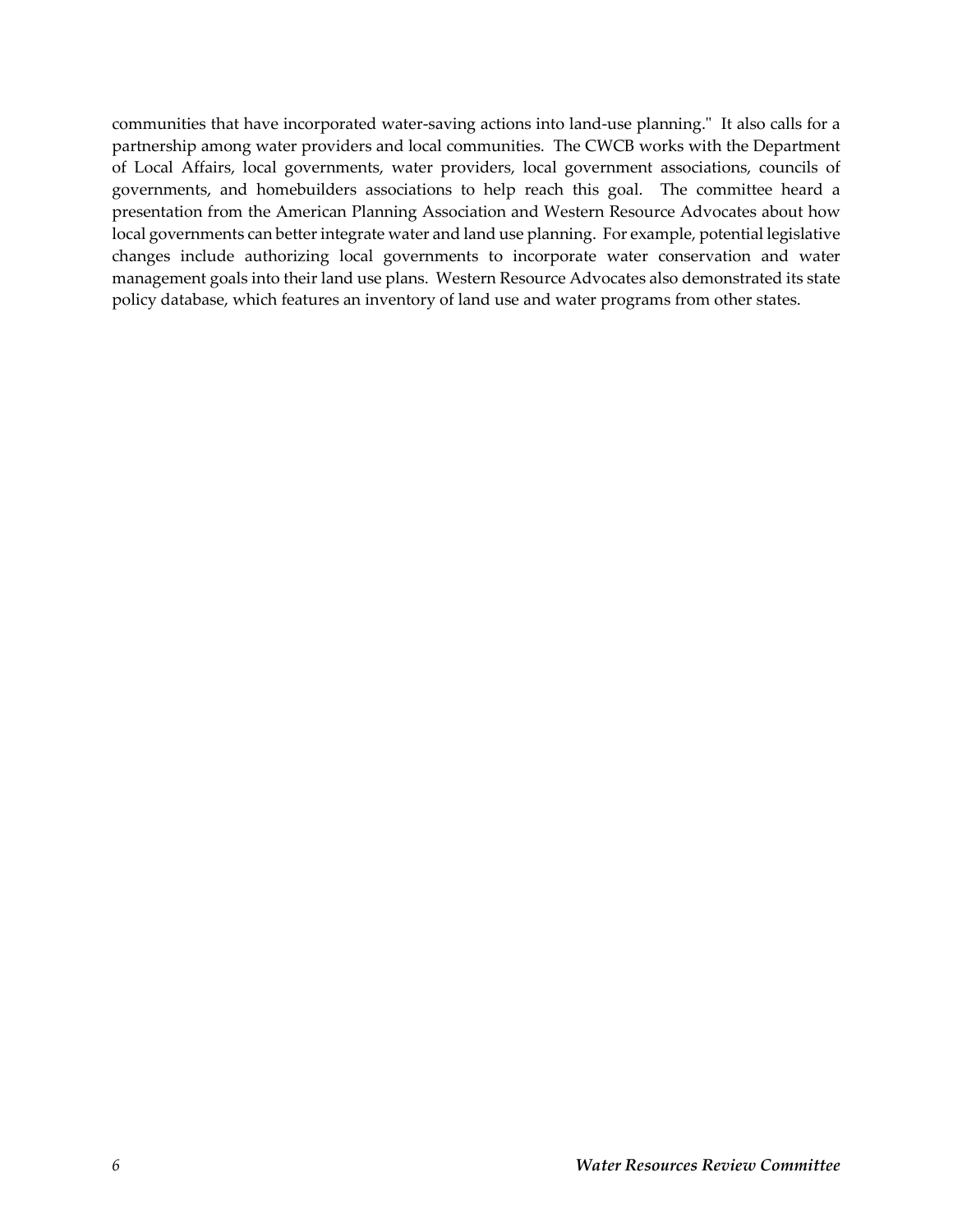## **Summary of Recommendations**

As a result of the committee's activities, the committee recommended four bills to the Legislative Council for consideration in the 2020 session. At its meeting on November 15, 2019, the Legislative Council approved the bills for introduction. The approved bills are described below.

# *Bill A – Require Public Input on Water Demand Management Program*

Bill A requires the Colorado Water Conservation Board and the Water Resources Review Committee to involve the public and provide opportunities for public comment before adopting a Colorado River demand management program. This process is similar to that used for the Colorado Water Plan under Senate Bill 14-115.

## *Bill B – Study Emerging Technologies for Water Management*

Bill B directs the University of Colorado, in collaboration with the Colorado Water Institute at Colorado State University, to conduct feasibility studies and pilot deployments of new and emerging technologies that have the potential to improve water management.

## *Bill C – Add Water Well Inspectors Identify High-Risk Wells*

Bill C establishes a minimum staffing level for the state's well inspection program and directs the Board of Examiners of Water Well Construction and Pump Installation Contractors to promulgate rules for identifying high-risk wells that should be prioritized for inspection.

## *Bill D - Study Strengthening Water Anti-Speculation Laws*

Bill D requires the Executive Director of the Department of Natural Resources to convene a work group during the 2020 interim to explore ways to strengthen anti-speculation within Colorado water law. The work group is required to provide a written report to the WRRC by August 15, 2021.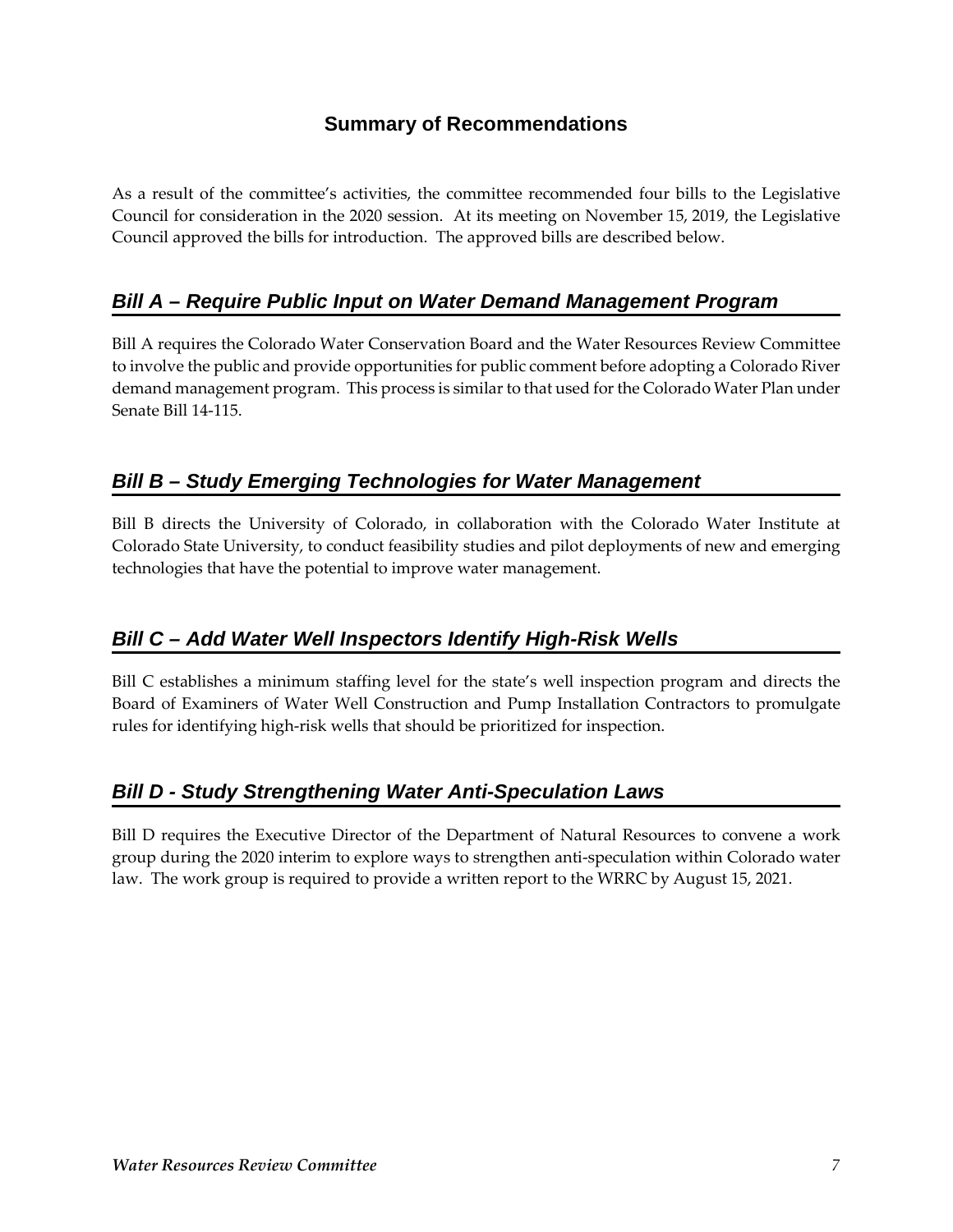## **Resource Materials**

Meeting summaries are prepared for each meeting of the committee and contain all handouts provided to the committee. The summaries of meetings and attachments are available at the Division of Archives, 1313 Sherman Street, Denver (303-866-2055). The listing below contains the dates of committee meetings and the topics discussed at those meetings. Meeting summaries are also available on our website at:

> *http://leg.colorado.gov/committees/water-resources-review-committee/2019 regular-session*

#### **Meeting Date and Topics Discussed**

August 21, 2019

- Overview and discussion on Colorado's instream flow program
- Public testimony
- Overview of committee procedures and deadlines

#### September 11, 2019

- Colorado River drought contingency planning and demand management
- Colorado River issues and challenges
- Colorado River water users panel
- Public testimony

September 12, 2019

- Update from Water Education Colorado
- Overview of Colorado headwaters region economy
- Legislative Council Staff overview of Proposition DD
- Technologies to monitor, conserve, and trade water resources
- Potential water applications of blockchain technologies in Colorado
- Update from Colorado Water Congress instream flow subgroup
- Requests for draft committee legislation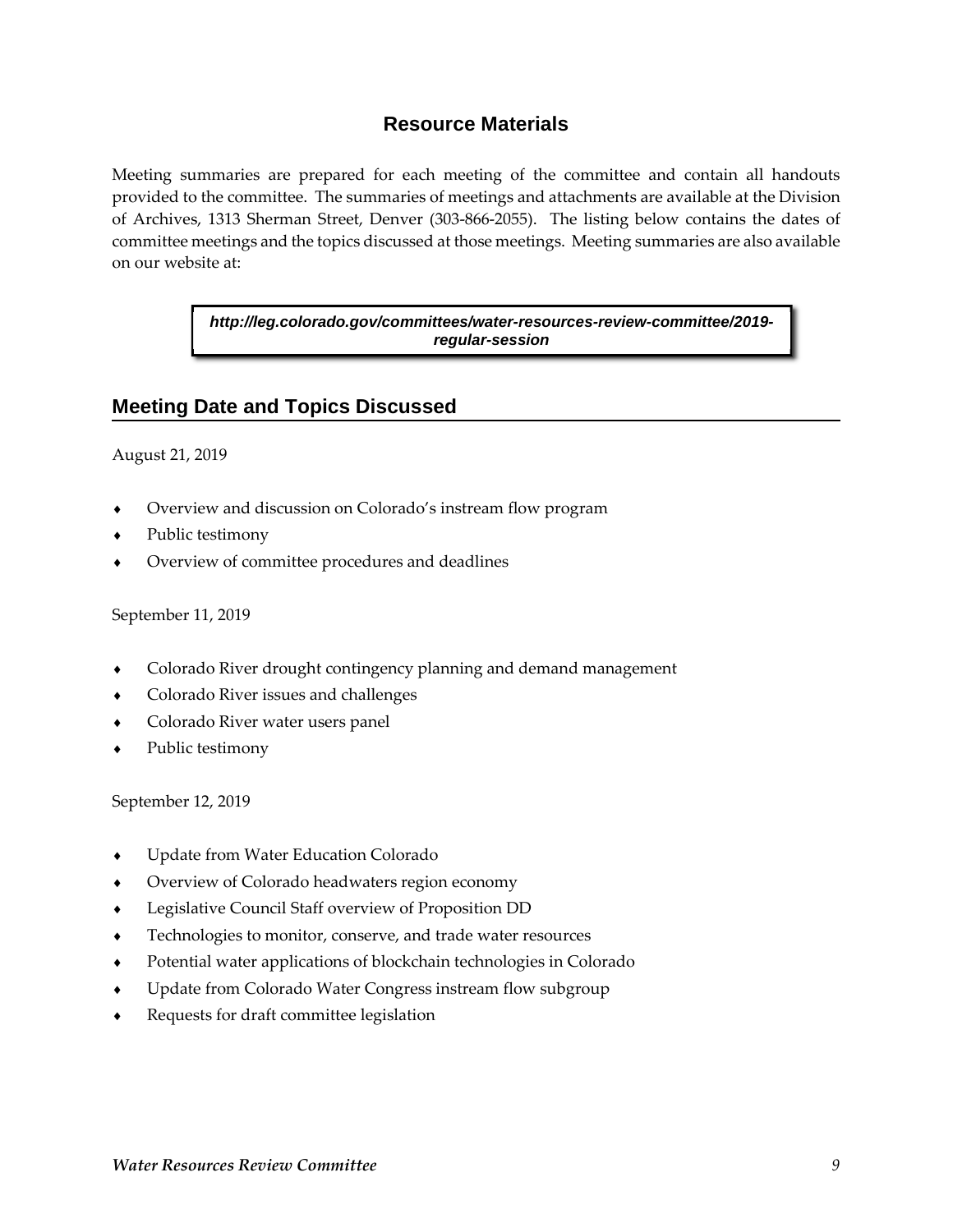#### October 23, 2019

- Colorado Water Plan and 2019 Technical Update
- Update from the Interbasin Compact Committee
- Updates from the basin roundtables
- Public testimony

#### October 24, 2019

- Drought and flood update
- CoAgMET weather network
- Statutory reports related to water conservation and precipitation collection
- Update on graywater research at the University of Colorado
- South Platte Regional Opportunities Water Group
- Water and land use planning
- Public testimony
- Approval of committee legislation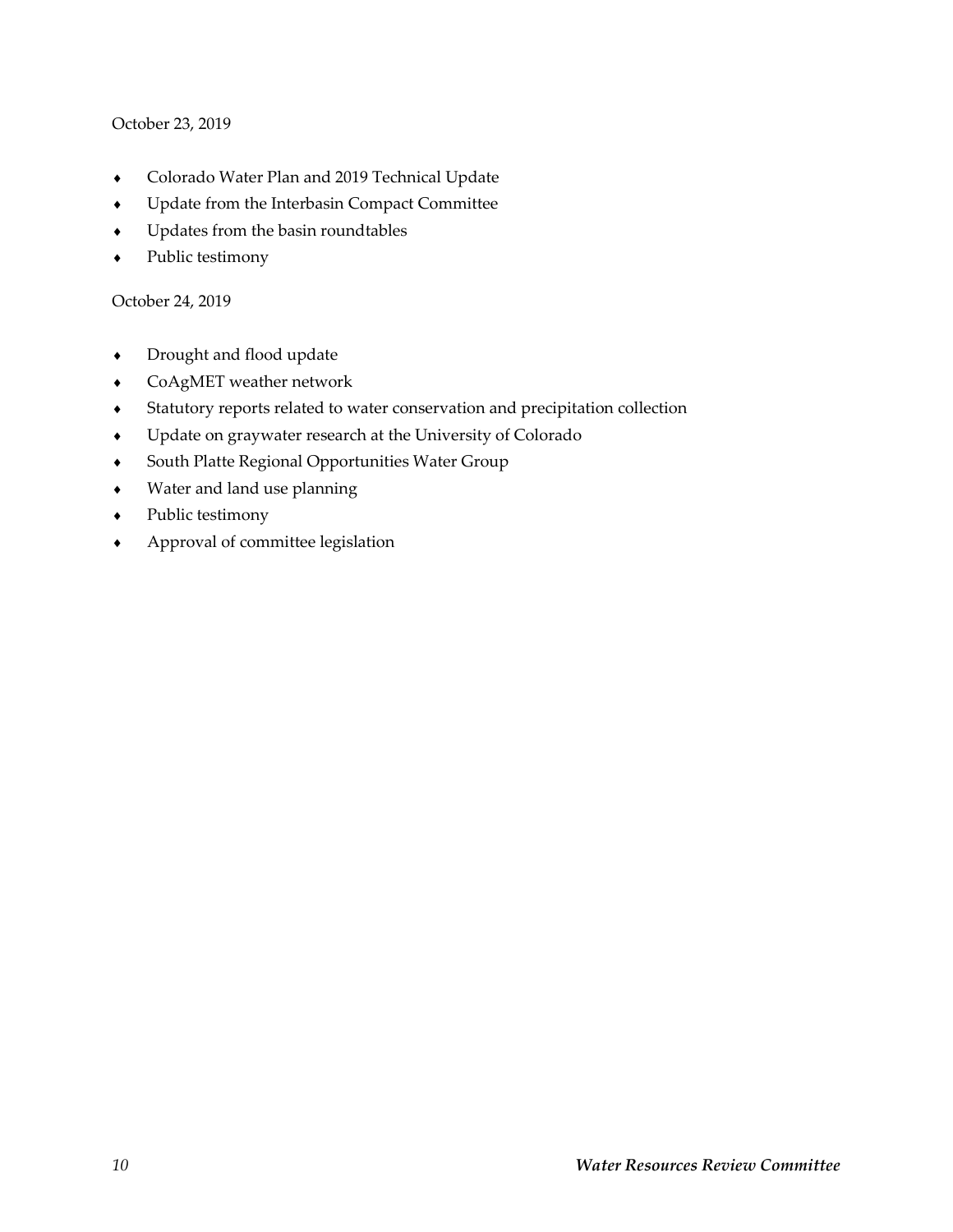## **Second Regular Session Seventy-second General Assembly STATE OF COLORADO**

## **BILL A**

LLS NO. 20-0326.01 Richard Sweetman x4333 **SENATE BILL** 

**SENATE SPONSORSHIP**

**Coram and Donovan,** Bridges, Sonnenberg

#### **HOUSE SPONSORSHIP**

**Arndt and Catlin,** Saine, Titone

**Senate Committees House Committees** 

#### **A BILL FOR AN ACT**

| 101 |  |          |  | <b>CONCERNING THE INCLUSION OF PUBLIC INPUT IN THE DEVELOPMENT</b> |
|-----|--|----------|--|--------------------------------------------------------------------|
| 102 |  |          |  | OF A STATE WATER RESOURCES DEMAND MANAGEMENT                       |
| 103 |  | PROGRAM. |  |                                                                    |

#### **Bill Summary**

*(Note: This summary applies to this bill as introduced and does not reflect any amendments that may be subsequently adopted. If this bill passes third reading in the house of introduction, a bill summary that applies to the reengrossed version of this bill will be available at <http://leg.colorado.gov/>.)*

**Water Resources Review Committee.** The bill requires the Colorado water conservation board and the water resources review committee to involve the public and provide opportunities for public comment, using procedures similar to those used for initial adoption of the state water plan, before adopting any final or significantly amended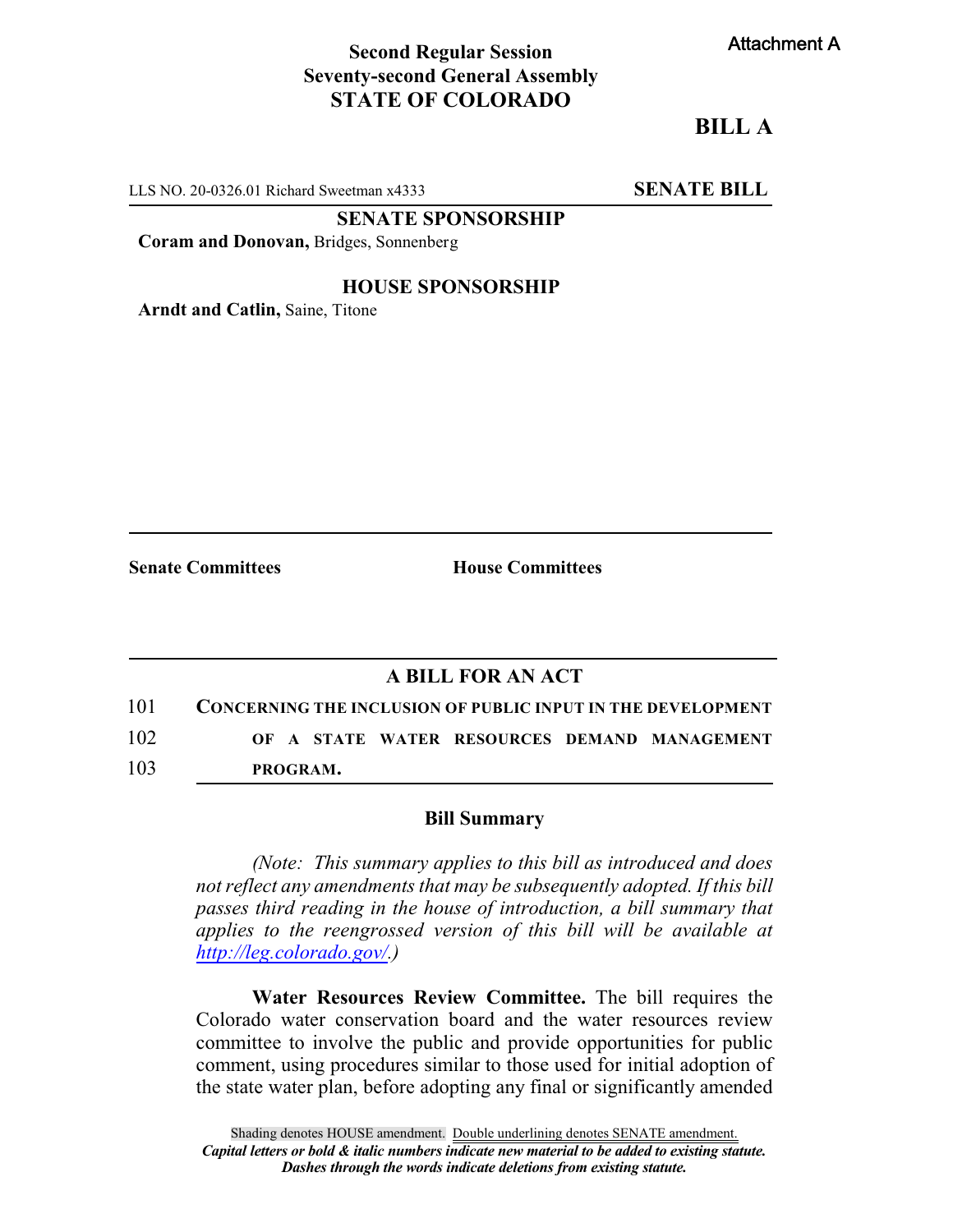water resources demand management program as part of the Colorado upper basin states' drought contingency plan.

 *Be it enacted by the General Assembly of the State of Colorado:* **SECTION 1.** In Colorado Revised Statutes, **add** 37-60-106.7 as follows: **37-60-106.7. Water resources demand management program - public hearings.** (1) **Legislative declaration.** (a) THE GENERAL ASSEMBLY FINDS THAT: (I) TO REDUCE THE RISK OF A DECLARED WATER SHORTAGE ON THE COLORADO RIVER, IN 2019 THE STATES OF THE UPPER COLORADO RIVER BASIN,INCLUDING COLORADO, ADOPTED DROUGHT CONTINGENCY PLANS, WHICH PLANS CONTEMPLATE THE DEVELOPMENT OF WATER DEMAND MANAGEMENT PROGRAMS; (II) TO THIS END, THE GENERAL ASSEMBLY SUPPORTED THE DEVELOPMENT OF A WATER RESOURCES DEMAND MANAGEMENT PROGRAM, REFERRED TO IN THIS SECTION AS THE "PROGRAM", BY PASSING SENATE BILL 19-212, ENACTED IN 2019, WHICH APPROPRIATED ONE MILLION SEVEN HUNDRED THOUSAND DOLLARS FROM THE GENERAL FUND TO THE DEPARTMENT OF NATURAL RESOURCES FOR USE BY THECOLORADO WATER CONSERVATION BOARD; AND (III) THE BOARD IS DIRECTED TO USE THIS MONEY FOR STAKEHOLDER OUTREACH AND TECHNICAL ANALYSIS TO DEVELOP THE PROGRAM. **(b)** THE GENERAL ASSEMBLY ALSO FINDS THAT: (I) CURRENT LAW REQUIRES THE BOARD AND THE WATER

 RESOURCES REVIEW COMMITTEE CREATED IN SECTION 37-98-102, REFERRED TO IN THIS SECTION AS THE "COMMITTEE", TO DEVELOP THE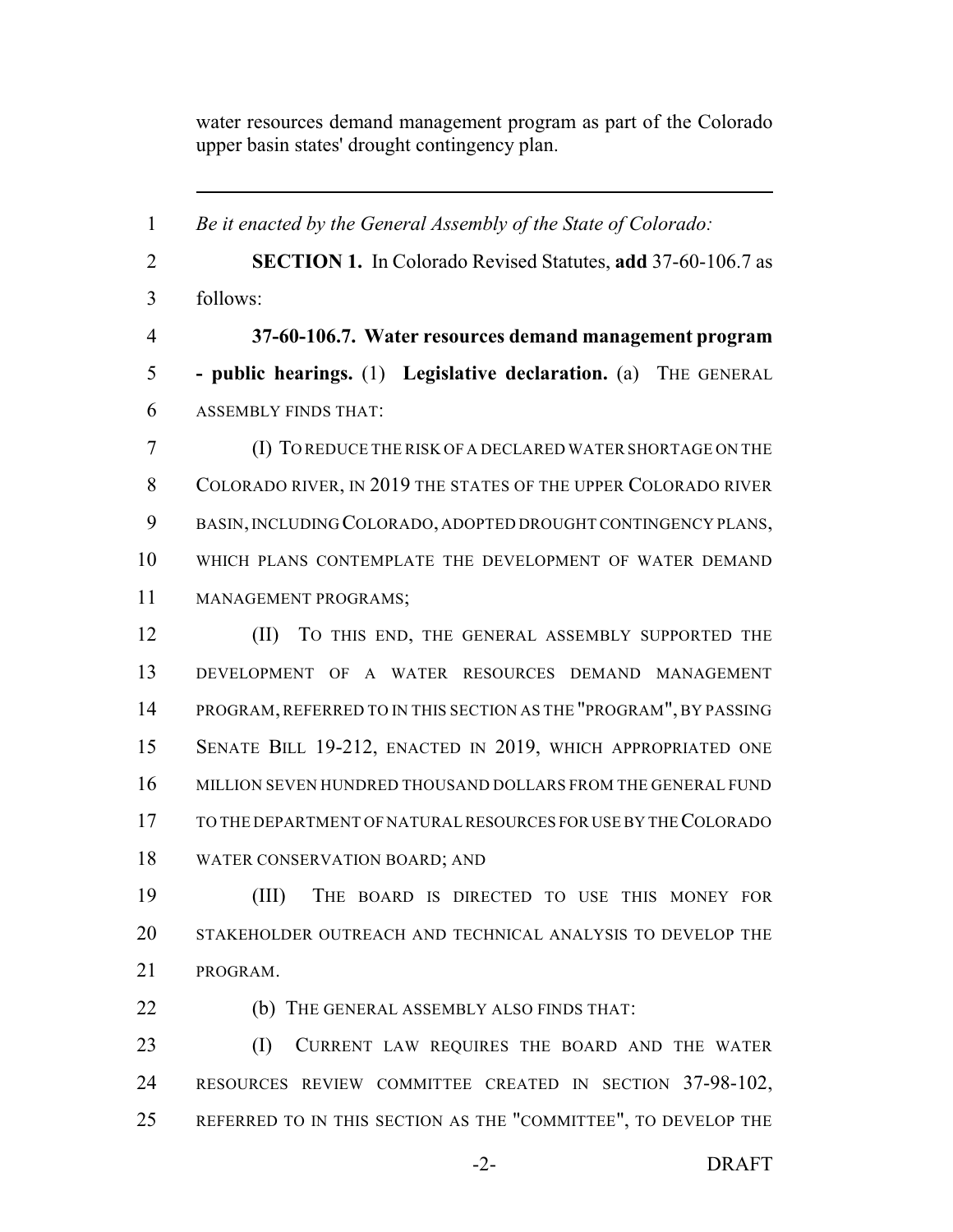STATE WATER PLAN WITH THE INVOLVEMENT OF THE PUBLIC AND TO PROVIDE OPPORTUNITIES FOR PUBLIC COMMENT BEFORE ADOPTING ANY FINAL OR SIGNIFICANTLY AMENDED PLAN; AND

 (II) IN DEVELOPING THE PROGRAM, THE BOARD AND THE COMMITTEE SHOULD ALSO INVOLVE THE PUBLIC AND PROVIDE OPPORTUNITIES FOR PUBLIC COMMENT BEFORE ADOPTING ANY FINAL OR SIGNIFICANTLY AMENDED PROGRAM.

8 (c) THEREFORE, THE GENERAL ASSEMBLY DECLARES THAT THE BOARD AND THE COMMITTEE ARE REQUIRED TO INVOLVE THE PUBLIC AND PROVIDE OPPORTUNITIES FOR PUBLIC COMMENT BEFORE ADOPTING ANY FINAL OR SIGNIFICANTLY AMENDED PROGRAM.

 (2) **Development of program - board duties.** IN DEVELOPING A PROGRAM AS PART OF THE COLORADO UPPER BASIN STATES' DROUGHT CONTINGENCY PLAN, THE BOARD SHALL:

 (a) DEVELOP THE PROGRAM WITH THE INVOLVEMENT OF THE PUBLIC AND THE BASIN ROUNDTABLES, AS CREATED IN SECTION 37-75-104 (3)(b), AND PROVIDE OPPORTUNITIES FOR PUBLIC COMMENT BEFORE ADOPTING ANY FINAL OR SIGNIFICANTLY AMENDED PROGRAM;

 (b) PRESENT THE SCOPE, FUNDAMENTAL APPROACH, AND BASIC ELEMENTS OF THE PROGRAM TO THE COMMITTEE;

 (c) IN DEVELOPING THE DRAFT PROGRAM, CONSIDER THE FEEDBACK FROM THE COMMITTEE SUBMITTED TO THE BOARD PURSUANT 23 TO SUBSECTION (3)(a) OF THIS SECTION;

24 (d) PRESENT THE DRAFT PROGRAM TO THE COMMITTEE;

 (e) IN DEVELOPING THE FINAL PROGRAM,CONSIDERTHE FEEDBACK 26 FROM THE COMMITTEE SUBMITTED PURSUANT TO SUBSECTION (3)(b) OF THIS SECTION; AND

-3- DRAFT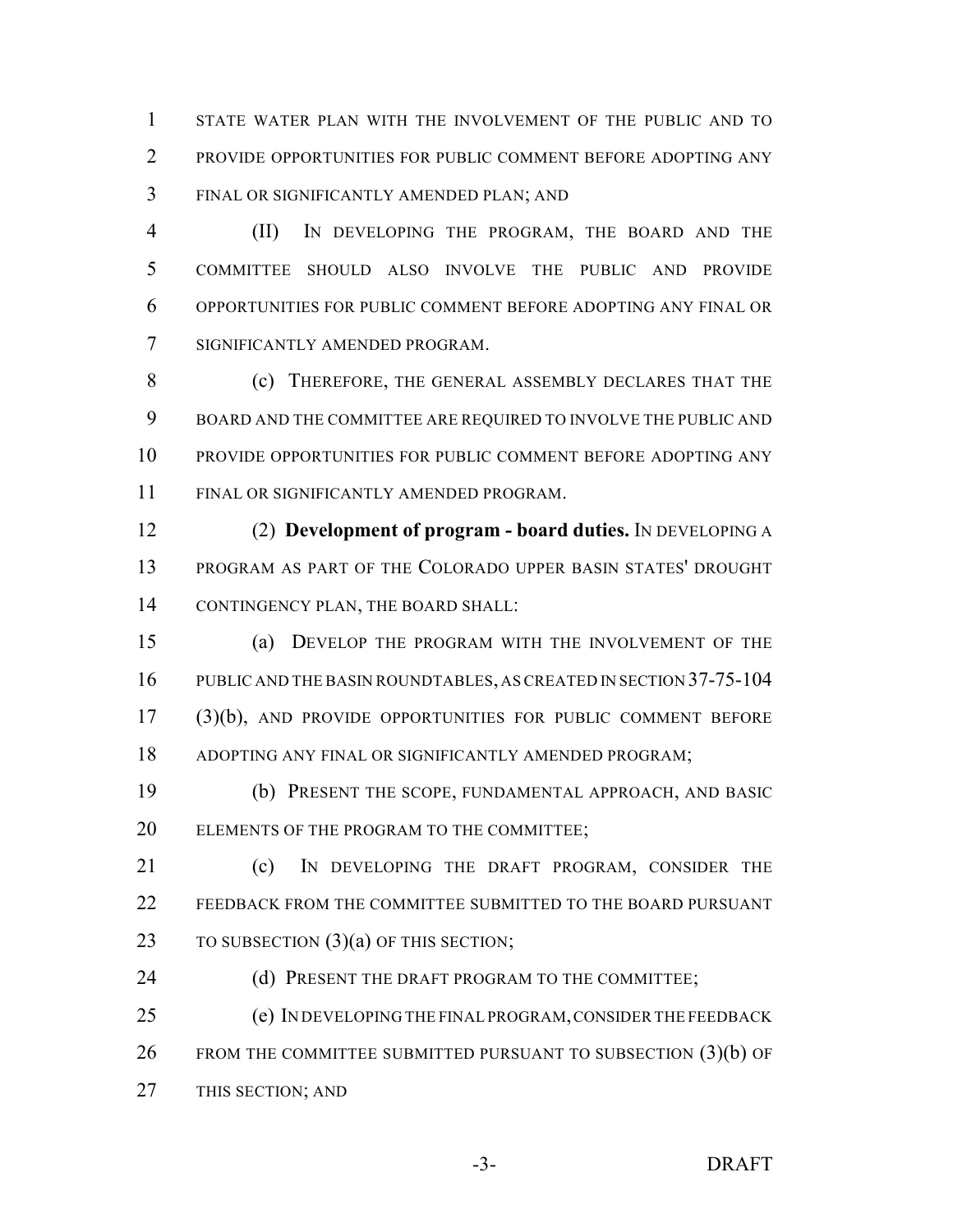(f) NOTIFY THE COMMITTEE OF ANY PROPOSED SIGNIFICANT AMENDMENTS TO THE PROGRAM, AS DETERMINED BY THE BOARD, PRESENT THE PROPOSED AMENDMENT TO THE COMMITTEE, AND CONSIDER THE COMMITTEE'S FEEDBACK SUBMITTED PURSUANT TO SUBSECTION (3)(c) OF THIS SECTION.

 (3) **Development of program - committee duties.**(a) WHEN THE BOARD SUBMITS THE SCOPE, FUNDAMENTAL APPROACH, AND BASIC ELEMENTS OF THE PROGRAM TO THE COMMITTEE AS SPECIFIED IN 9 SUBSECTION (2)(b) OF THIS SECTION, THE COMMITTEE SHALL HOLD AT LEAST ONE PUBLIC HEARING ON THE SCOPE, FUNDAMENTAL APPROACH, AND BASIC ELEMENTS OF THE PROGRAM IN EACH GEOGRAPHIC REGION ASSOCIATED WITH THE BASIN ROUNDTABLES, AS CREATED IN SECTION 13 37-75-104 (3)(b), FOR THE PURPOSE OF RECEIVING THE PUBLIC'S FEEDBACK.THE COMMITTEE SHALL PROVIDE A SUMMARY OF THE PUBLIC'S FEEDBACK, AS WELL AS THE COMMITTEE'S OWN FEEDBACK,TO THE BOARD.

 (b) WHEN THE BOARD SUBMITS A DRAFT PROGRAM TO THE 17 COMMITTEE AS SPECIFIED IN SUBSECTION (2)(d) OF THIS SECTION, THE COMMITTEE SHALL HOLD AT LEAST ONE PUBLIC HEARING ON THE DRAFT PROGRAM IN EACH GEOGRAPHIC REGION ASSOCIATED WITH THE BASIN ROUNDTABLES FOR THE PURPOSE OF RECEIVING THE PUBLIC'S FEEDBACK. THE COMMITTEE SHALL PROVIDE A SUMMARY OF THE PUBLIC'S FEEDBACK, AS WELL AS THE COMMITTEE'S OWN FEEDBACK, TO THE BOARD.

**(c) WHEN THE BOARD SUBMITS A SIGNIFICANT AMENDMENT TO THE** 24 PROGRAM TO THE COMMITTEE AS SPECIFIED IN SUBSECTION (2)(f) OF THIS SECTION, THE COMMITTEE MAY HOLD AT LEAST ONE PUBLIC HEARING ON THE AMENDMENT IN EACH GEOGRAPHIC REGION ASSOCIATED WITH THE BASIN ROUNDTABLES FOR THE PURPOSE OF RECEIVING THE PUBLIC'S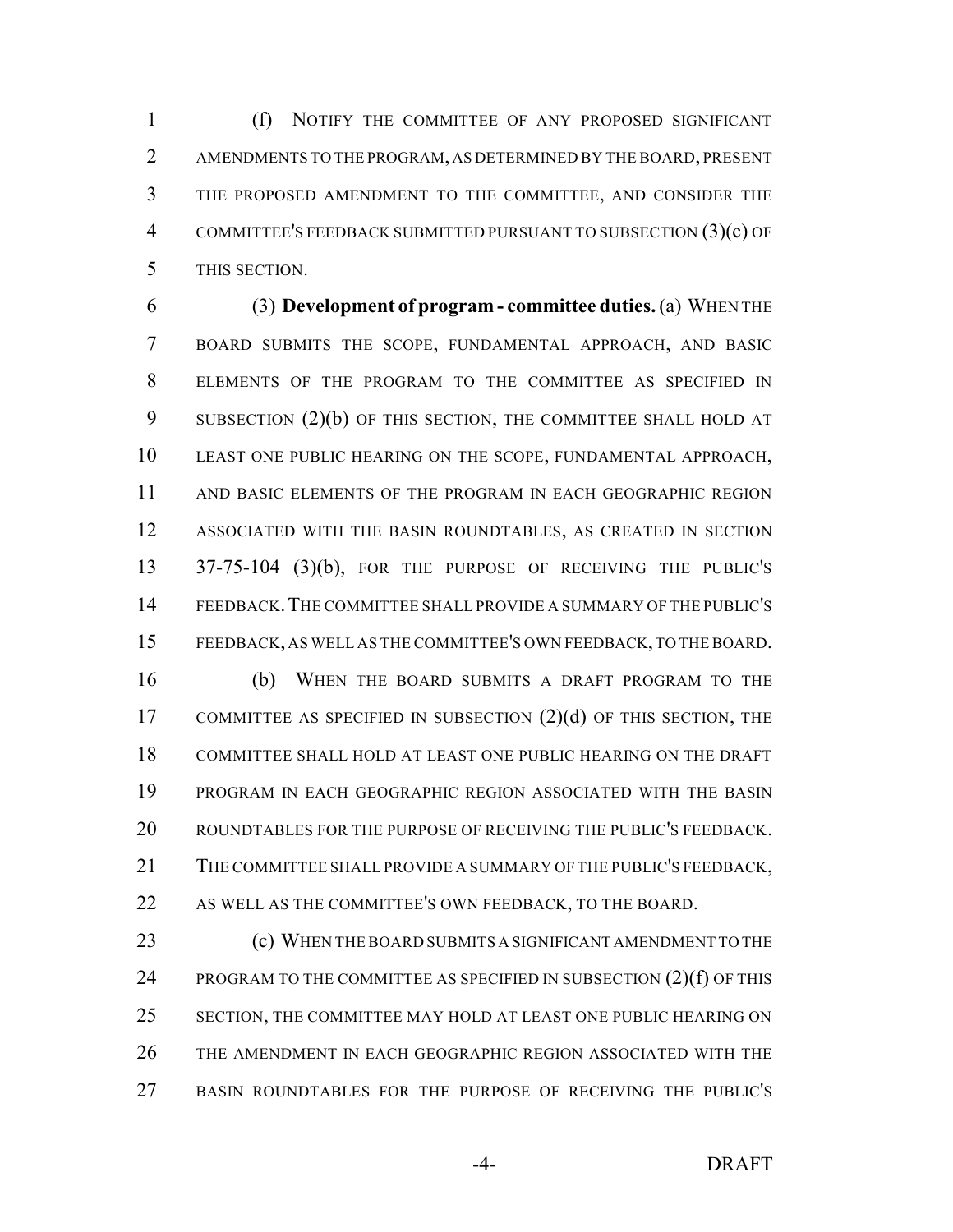FEEDBACK. IF THE COMMITTEE HOLDS THE HEARING, THE COMMITTEE SHALL PROVIDE A SUMMARY OF THE PUBLIC'S FEEDBACK, AS WELL AS THE COMMITTEE'S OWN FEEDBACK, TO THE BOARD.

(d) HEARINGS HELD PURSUANT TO THIS SUBSECTION (3):

 (I) DO NOT COUNT AGAINST THE NUMBER OF MEETINGS OR FIELD 6 TRIPS ALLOWED BY SECTION  $37-98-102$  (1)(a); AND

 (II) MAY BE HELD BEFORE THE BOARD SUBMITS THE DOCUMENTS 8 SPECIFIED IN SUBSECTION  $(2)(b)$  or  $(2)(d)$  of this section if deemed APPROPRIATE BY THE CHAIR OF THE COMMITTEE.

 (e) NO LATER THAN NOVEMBER 1, 2023, AND NO LATER THAN EVERY FIVE YEARS THEREAFTER, THE COMMITTEE SHALL PREPARE A LIST OF SPECIFIC TOPICS THAT IT DEEMS NECESSARY TO BE ADDRESSED IN THE PROGRAM. THE BOARD SHALL PROVIDE ITS RECOMMENDATIONS, INCLUDING SUGGESTIONS FOR POTENTIAL LEGISLATION, FOR THE COMMITTEE'S CONSIDERATION WITHIN EIGHT MONTHS AFTER RECEIPT OF 16 THE LIST OF SPECIFIC TOPICS.

 **SECTION 2. Act subject to petition - effective date.** This act takes effect at 12:01 a.m. on the day following the expiration of the ninety-dayperiod after final adjournment ofthe general assembly(August 5, 2020, if adjournment sine die is on May 6, 2020); except that, if a referendum petition is filed pursuant to section 1 (3) of article V of the state constitution against this act or an item, section, or part of this act within such period, then the act, item, section, or part will not take effect unless approved by the people at the general election to be held in November 2020 and, in such case, will take effect on the date of the official declaration of the vote thereon by the governor.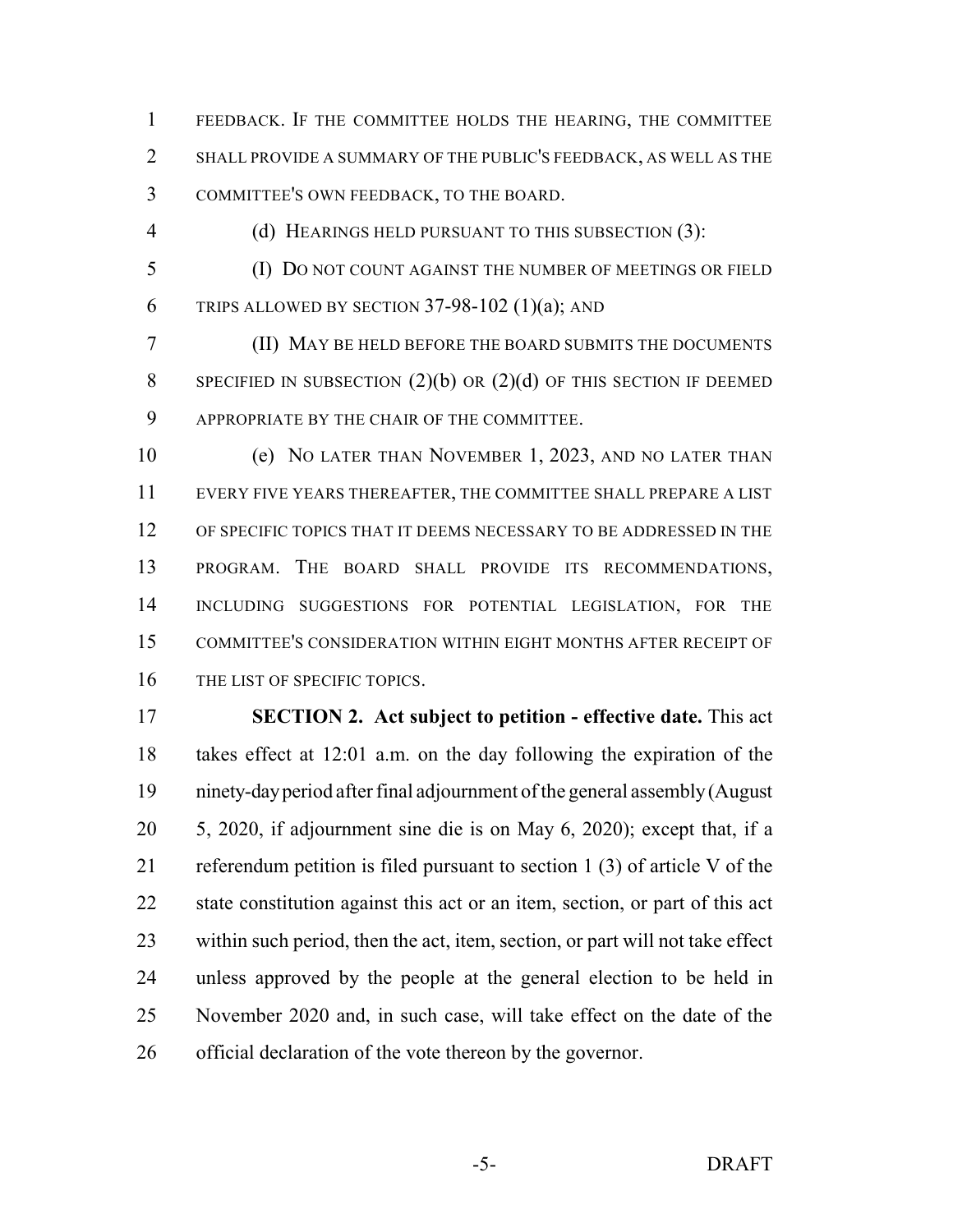## **Second Regular Session Seventy-second General Assembly STATE OF COLORADO**

# **BILL B**

LLS NO. 20-0327.01 Duane Gall x4335 **HOUSE BILL** 

**HOUSE SPONSORSHIP**

**Arndt and Saine,** Catlin, Roberts, Titone

**SENATE SPONSORSHIP**

**Sonnenberg and Bridges,** Coram, Donovan

**House Committees Senate Committees**

# **A BILL FOR AN ACT**

| 101 | <b>CONCERNING A REQUIREMENT THAT THE UNIVERSITY OF COLORADO</b> |
|-----|-----------------------------------------------------------------|
| 102 | STUDY POTENTIAL USES OF EMERGING TECHNOLOGIES TO MORE           |
| 103 | EFFECTIVELY MANAGE COLORADO'S WATER SUPPLY, AND, IN             |
| 104 | CONNECTION THEREWITH, MAKING AN APPROPRIATION,                  |
| 105 | CONDITIONED ON THE RECEIPT OF MATCHING FUNDS FROM               |
| 106 | GIFTS, GRANTS, AND DONATIONS.                                   |

#### **Bill Summary**

*(Note: This summary applies to this bill as introduced and does not reflect any amendments that may be subsequently adopted. If this bill passes third reading in the house of introduction, a bill summary that applies to the reengrossed version of this bill will be available at <http://leg.colorado.gov/>.)*

**Water Resources Review Committee.** The bill declares that new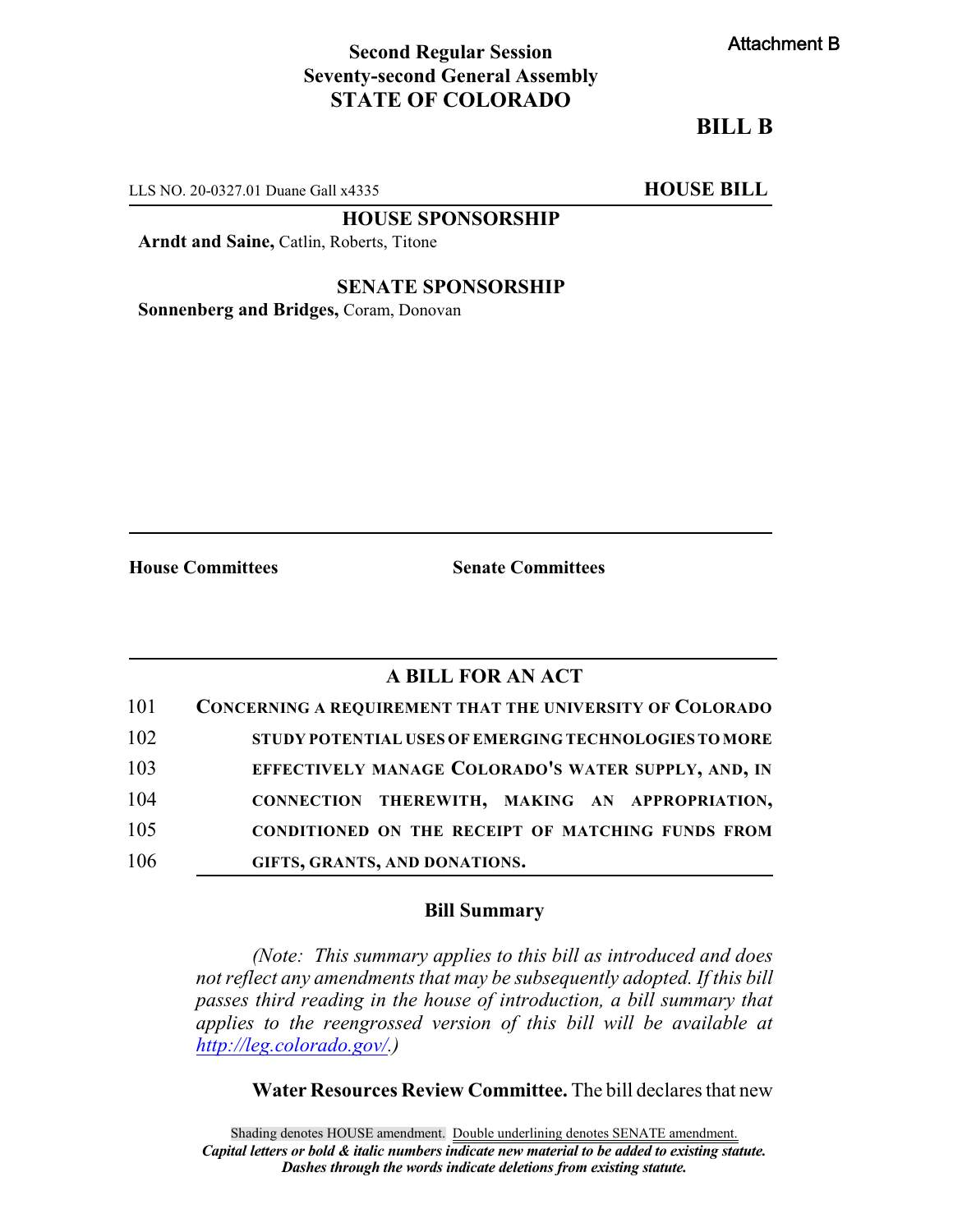technologies, such as blockchain, telemetry, improved sensors, and advanced aerial observation platforms, can improve monitoring, management, conservation, and trading of water and enhance confidence in the reliability of data underlying water rights transactions. To advance the potential use of these new technologies, the bill:

- ! Authorizes and directs the university of Colorado, in collaboration with the Colorado water institute at Colorado state university, to conduct feasibility studies and pilot deployments of these new technologies to improve water management in Colorado; and
- ! Appropriates \$40,000 from the general fund, contingent on the university of Colorado's receipt of a matching \$40,000 in gifts, grants, and donations, for the purpose of funding the studies and pilot programs.
- 1 *Be it enacted by the General Assembly of the State of Colorado:*
- 

2 **SECTION 1. Legislative declaration.** (1) The general assembly

3 finds and determines that emerging new and improved technologies may

4 offer significant benefits to Colorado water users and managers by:

5 (a) Improving the monitoring, management, conservation, and

6 trading of both surface water and groundwater;

7 (b) Reducing inefficiency and waste in the process of recycling, 8 reclaiming, or disposing of produced water and wastewater; and

9 (c) Allowing parties to water rights transactions to have more 10 confidence in the data on which those transactions are based.

 (2) Therefore, the general assembly declares that it is in the public interest to authorize and direct the university of Colorado, in collaboration with the Colorado water institute, to conduct feasibility studies and pilot deployments of these technologies and to report to the general assembly on the potential of these technologies to improve Colorado water management.

17 **SECTION 2.** In Colorado Revised Statutes, **add** 23-20-141 as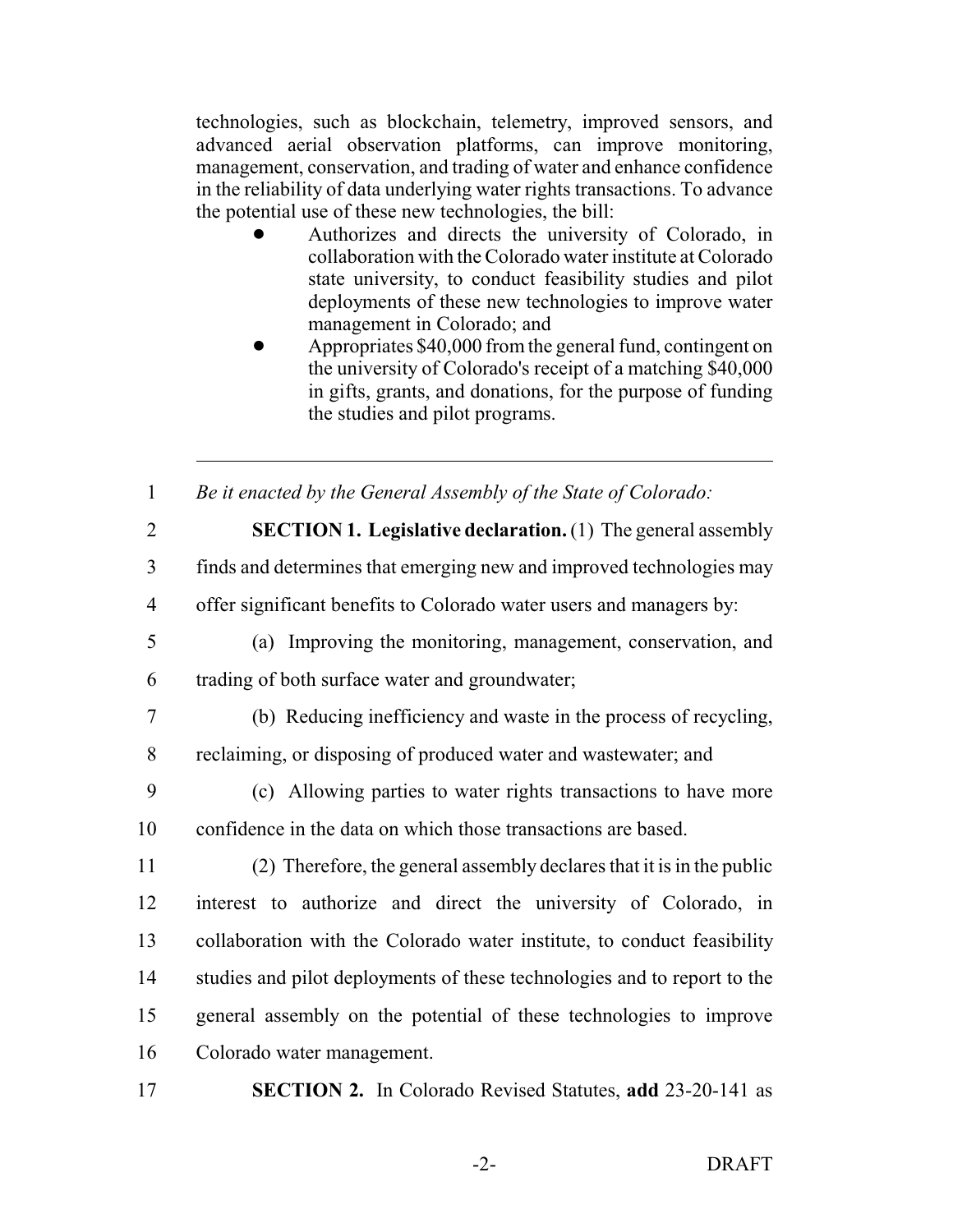follows:

 **23-20-141. Emerging technologies for water management - study - report - repeal.** (1) (a) SUBJECT TO SUBSECTION (2) OF THIS SECTION AND IN COLLABORATION WITH THECOLORADO WATER INSTITUTE CREATED IN SECTION 23-31-801 OR ITS SUCCESSOR, THE UNIVERSITY OF COLORADO SHALL CONDUCT FEASIBILITY STUDIES AND PILOT DEPLOYMENTS OF NEW AND EMERGING TECHNOLOGIES THAT HAVE 8 POTENTIAL TO IMPROVE THE MONITORING, MANAGEMENT, CONSERVATION, AND TRADING OF SURFACE WATER AND GROUNDWATER AND TO REDUCE 10 INEFFICIENCY AND WASTE IN THE PROCESS OF RECYCLING, RECLAIMING, OR DISPOSING OF PRODUCED WATER AND WASTEWATER. (b) THE TECHNOLOGIES TO BE INVESTIGATED BY THE UNIVERSITY 13 PURSUANT TO SUBSECTION (1)(a) OF THIS SECTION MAY INCLUDE: (I) IN-SITU SENSORS TO MONITOR SURFACE AND GROUNDWATER USE; 16 (II) DIRECT OR REMOTE SENSORS TO MONITOR WATER QUALITY; (III) CELLULAR AND SATELLITE TELEMETRY SYSTEMS ALLOWING 18 REMOTE ACCESS TO SENSOR DATA; (IV) AERIAL OBSERVATION PLATFORMS, INCLUDING 20 HIGH-ALTITUDE BALLOONS AND UNMANNED AERIAL VEHICLES; (V) SATELLITE-BASED REMOTE SENSING AND WATER RESOURCE FORECASTING TECHNOLOGIES; AND (VI) BLOCKCHAIN-BASED DOCUMENTATION, COMMUNICATION, 24 AND AUTHENTICATION OF DATA REGARDING WATER USE, TRADING, AND CONSERVATION. **(c)** ON OR BEFORE JULY 15, 2021, AND UPON REQUEST OF THE WATER RESOURCES REVIEW COMMITTEE IN ANY YEAR THEREAFTER,

-3- DRAFT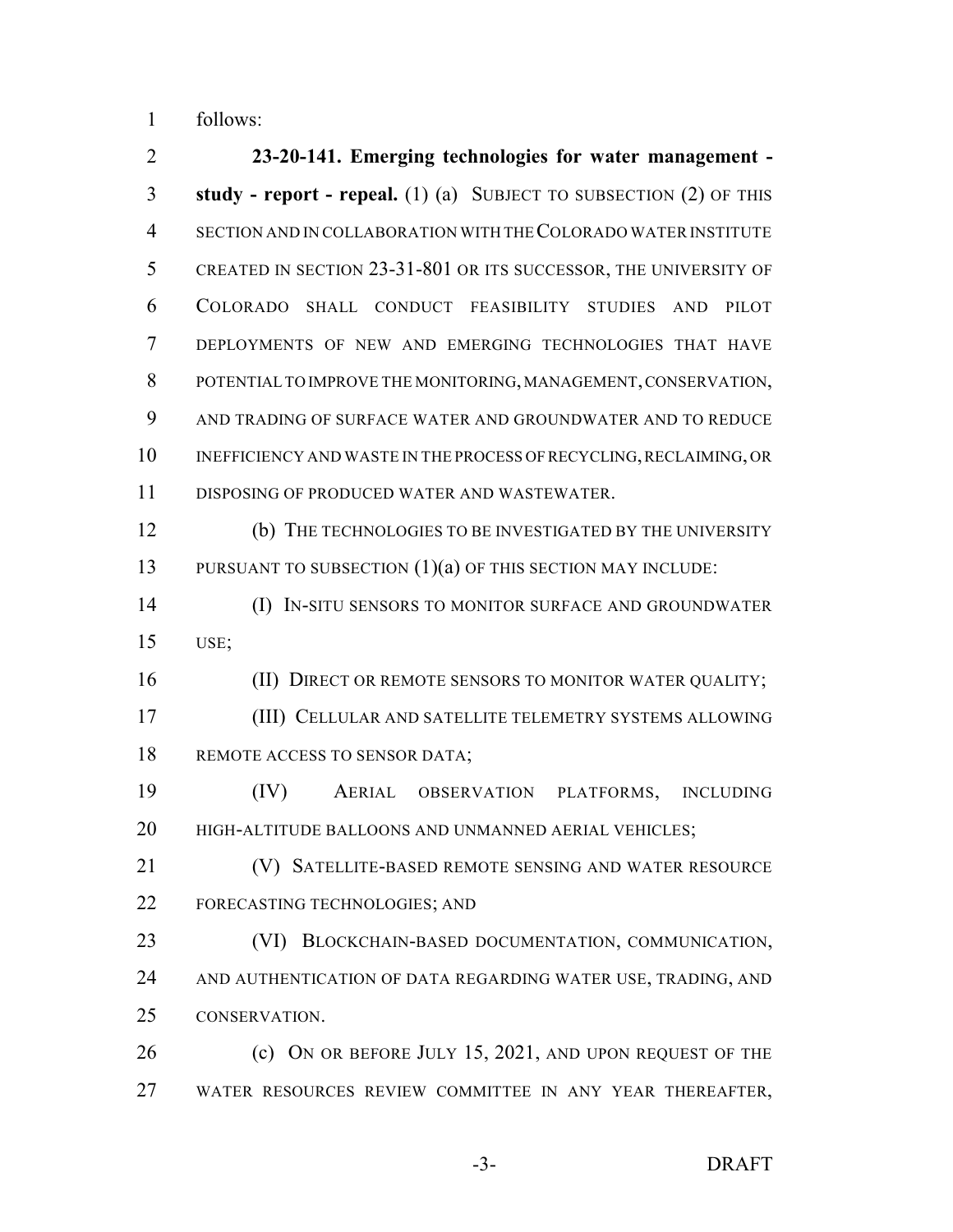1 NOTWITHSTANDING SECTION 24-1-136 (11), THE UNIVERSITY SHALL PROVIDE LIVE TESTIMONY AND A WRITTEN REPORT ON THE PROGRESS OF THE STUDIES AND PILOT DEPLOYMENTS CONDUCTED PURSUANT TO THIS 4 SUBSECTION (1), INCLUDING ANY CONCLUSIONS REGARDING THE POTENTIAL OF THESE TECHNOLOGIES TO IMPROVE COLORADO WATER MANAGEMENT AND ANY RECOMMENDATIONS FOR ADMINISTRATIVE OR LEGISLATIVE ACTION TO PROMOTE THEIR USE, TO THE WATER RESOURCES REVIEW COMMITTEE OF THE GENERAL ASSEMBLY.

 (2) (a) THE UNIVERSITY OF COLORADO MAY SEEK, ACCEPT, AND EXPEND GIFTS, GRANTS, OR DONATIONS FROM PRIVATE ORPUBLICSOURCES FOR THE PURPOSES OF THIS SECTION. THE UNIVERSITY SHALL NOT CONDUCT THE STUDIES ORPILOT DEPLOYMENTS DESCRIBED IN SUBSECTION (1) OF THIS SECTION UNTIL IT HAS RECEIVED AT LEAST FORTY THOUSAND 14 DOLLARS PURSUANT TO THIS SUBSECTION (2). AFTER THE UNIVERSITY HAS CERTIFIED TO THE STATE CONTROLLER THAT THE UNIVERSITY HAS RECEIVED AT LEAST FORTY THOUSAND DOLLARS FROM GIFTS, GRANTS, AND DONATIONS FOR THE PURPOSES OF CARRYING OUT THIS SECTION, THE GENERAL ASSEMBLY SHALL APPROPRIATE AN ADDITIONAL FORTY THOUSAND DOLLARS FROM THE GENERAL FUND TO THE UNIVERSITY.

20 (b) THIS SUBSECTION (2) WILL BE REPEALED IF THE UNIVERSITY DETERMINES THAT INSUFFICIENT MONEY HAS BEEN RECEIVED TO SATISFY 22 THE CONDITION STATED IN SUBSECTION  $(2)(a)$  of this section. The 23 UNIVERSITY SHALL NOTIFY THE REVISOR OF STATUTES IN WRITING OF THE DATE ON WHICH A CONDITION SPECIFIED IN THIS SUBSECTION (2) HAS 25 OCCURRED BY E-MAILING THE NOTICE TO 26 REVISOROFSTATUTES.GA@STATE.CO.US. THIS SUBSECTION (2) IS REPEALED,EFFECTIVE THE SEPTEMBER 1 FOLLOWING THE DATE IDENTIFIED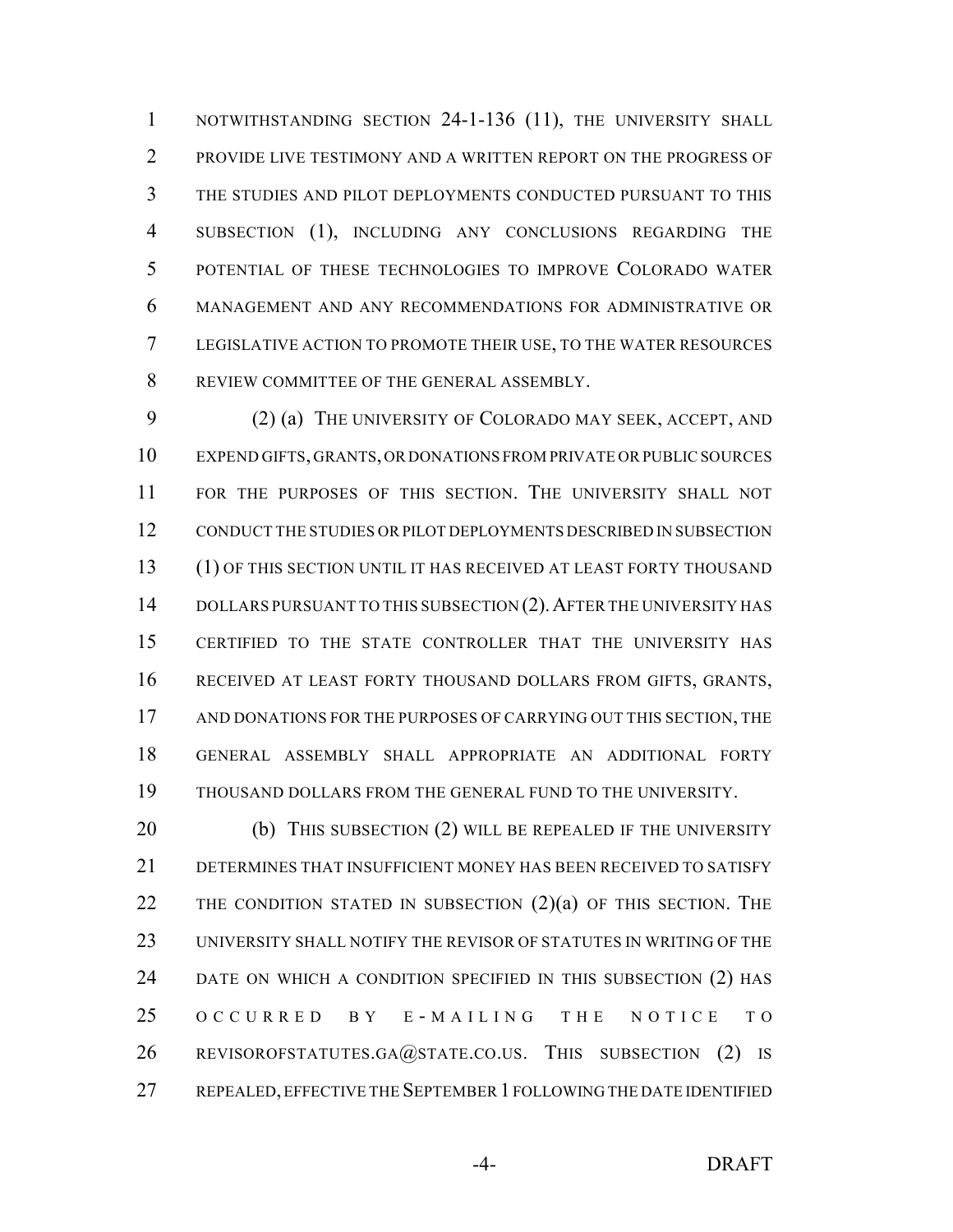| $\mathbf{1}$   | IN THE NOTICE THAT THE CONDITION SPECIFIED IN THIS SUBSECTION $(2)$         |
|----------------|-----------------------------------------------------------------------------|
| 2              | HAS OCCURRED OR, IF THE NOTICE DOES NOT SPECIFY THAT DATE,                  |
| 3              | FOLLOWING THE DATE OF THE NOTICE TO THE REVISOR OF STATUTES.                |
| $\overline{4}$ | (3) THIS SECTION IS REPEALED, EFFECTIVE JULY 1, 2022.                       |
| 5              | <b>SECTION 3.</b> In Colorado Revised Statutes, 23-31-801, amend            |
| 6              | $(4)(e)(V)$ and $(4)(f)$ ; and <b>add</b> $(4)(g)$ as follows:              |
| 7              | 23-31-801. Colorado water institute - creation. $(4)$ It is the duty        |
| 8              | of the institute to:                                                        |
| 9              | (e) Facilitate and stimulate scientific research and policy analysis        |
| 10             | that:                                                                       |
| 11             | (V) Examines the interconnections between climate change, water             |
| 12             | supply, and water quality and provides tools water managers and             |
| 13             | policymakers need to adapt to global climate change; and                    |
| 14             | (f) Establish and maintain a clearinghouse and archive of water             |
| 15             | research, water quality, and climate projection data; AND                   |
| 16             | COLLABORATE WITH THE UNIVERSITY OF COLORADO IN<br>(g)                       |
| 17             | STUDYING THE FEASIBILITY OF NEW AND IMPROVED WATER-RELATED                  |
| 18             | TECHNOLOGIES IN ACCORDANCE WITH SECTION 23-20-141.                          |
| 19             | <b>SECTION 4. Appropriation.</b> In addition to any other                   |
| 20             | appropriation, there is hereby appropriated, out of any money in the        |
| 21             | general fund not otherwise appropriated, to the university of Colorado, for |
| 22             | the fiscal year beginning July 1, 2020, the sum of forty thousand dollars   |
| 23             | $(\$40,000)$ , or so much thereof as may be necessary, for the              |
| 24             | implementation of this act.                                                 |
| 25             | <b>SECTION 5. Act subject to petition - effective date.</b> (1) Except      |
| 26             | as otherwise provided in subsection (2) of this section, this act takes     |
|                |                                                                             |

effect at 12:01 a.m. on the day following the expiration of the ninety-day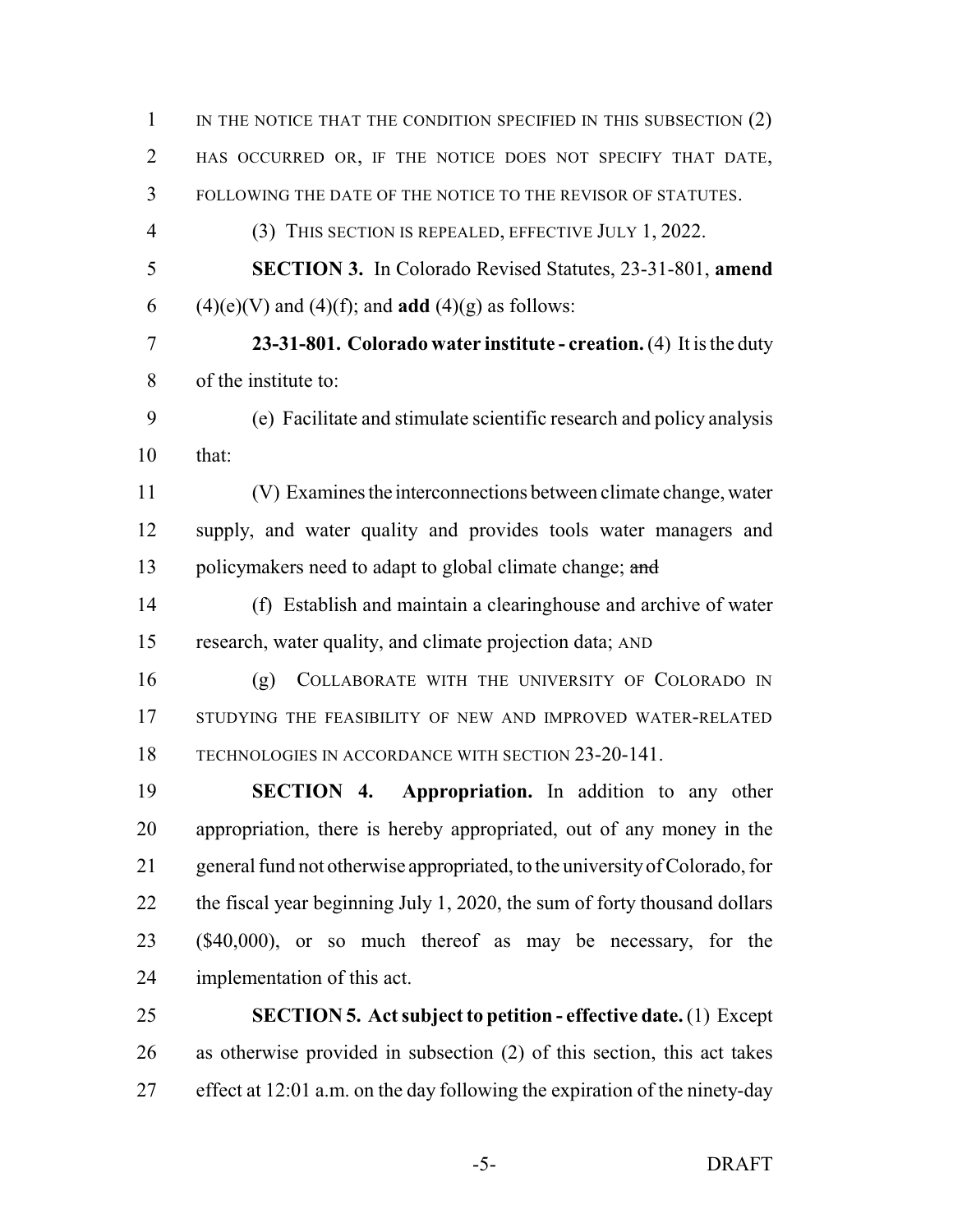period after final adjournment of the general assembly (August 5, 2020, if adjournment sine die is on May 6, 2020); except that, if a referendum petition is filed pursuant to section 1 (3) of article V of the state constitution against this act or an item, section, or part of this act within such period, then the act, item, section, or part will not take effect unless approved by the people at the general election to be held in November 2020 and, in such case, will take effect on the date of the official declaration of the vote thereon by the governor.

 (2) Section 4 of this act shall only take effect if the university of Colorado certifies in writing to the state controller that the university has received at least forty thousand dollars (\$40,000) in gifts, grants, and donations for the purposes of this act. After receiving this certification, the state controller shall notify the joint budget committee in writing that the state controller has received the certification from the university.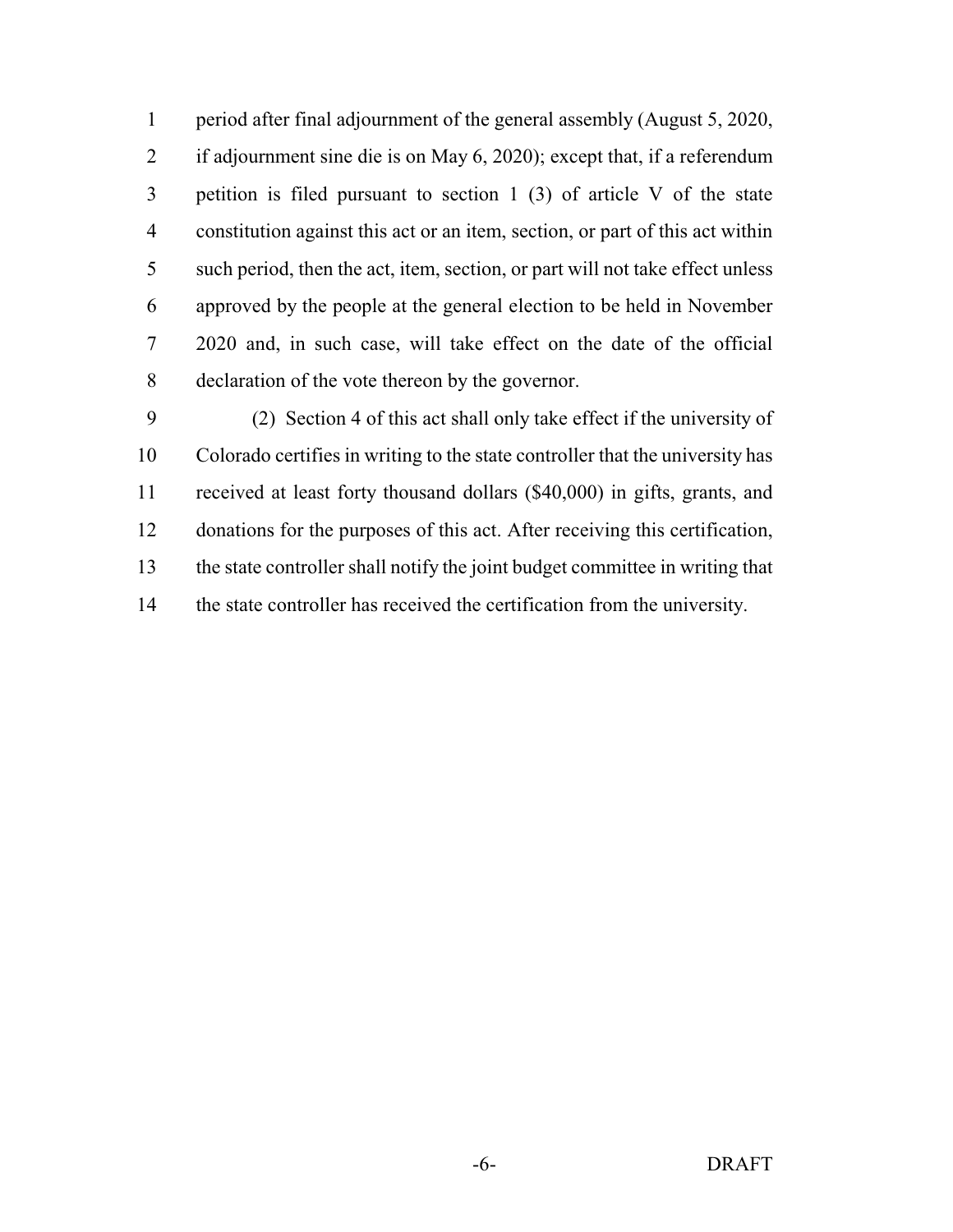## **Second Regular Session Seventy-second General Assembly STATE OF COLORADO**

## **BILL C**

LLS NO. 20-0329.01 Richard Sweetman x4333 **HOUSE BILL** 

#### **HOUSE SPONSORSHIP**

**Saine and Titone,**

#### **SENATE SPONSORSHIP**

**Sonnenberg and Coram,**

**House Committees Senate Committees**

## **A BILL FOR AN ACT**

#### 101 **CONCERNING THE INSPECTION OF WATER WELLS.**

#### **Bill Summary**

*(Note: This summary applies to this bill as introduced and does not reflect any amendments that may be subsequently adopted. If this bill passes third reading in the house of introduction, a bill summary that applies to the reengrossed version of this bill will be available at <http://leg.colorado.gov/>.)*

**Water Resources Review Committee.** The bill requires the state engineer to employ a minimum of 4 water well inspectors in the state's water well inspection program.

The bill requires the state board of water well construction and pump installation contractors, on or before November 1, 2020, to promulgate rules for identifying high-risk water wells that should be prioritized for inspection. Thereafter, the state engineer shall use the rules to identify high-risk water wells and shall prioritize the inspection of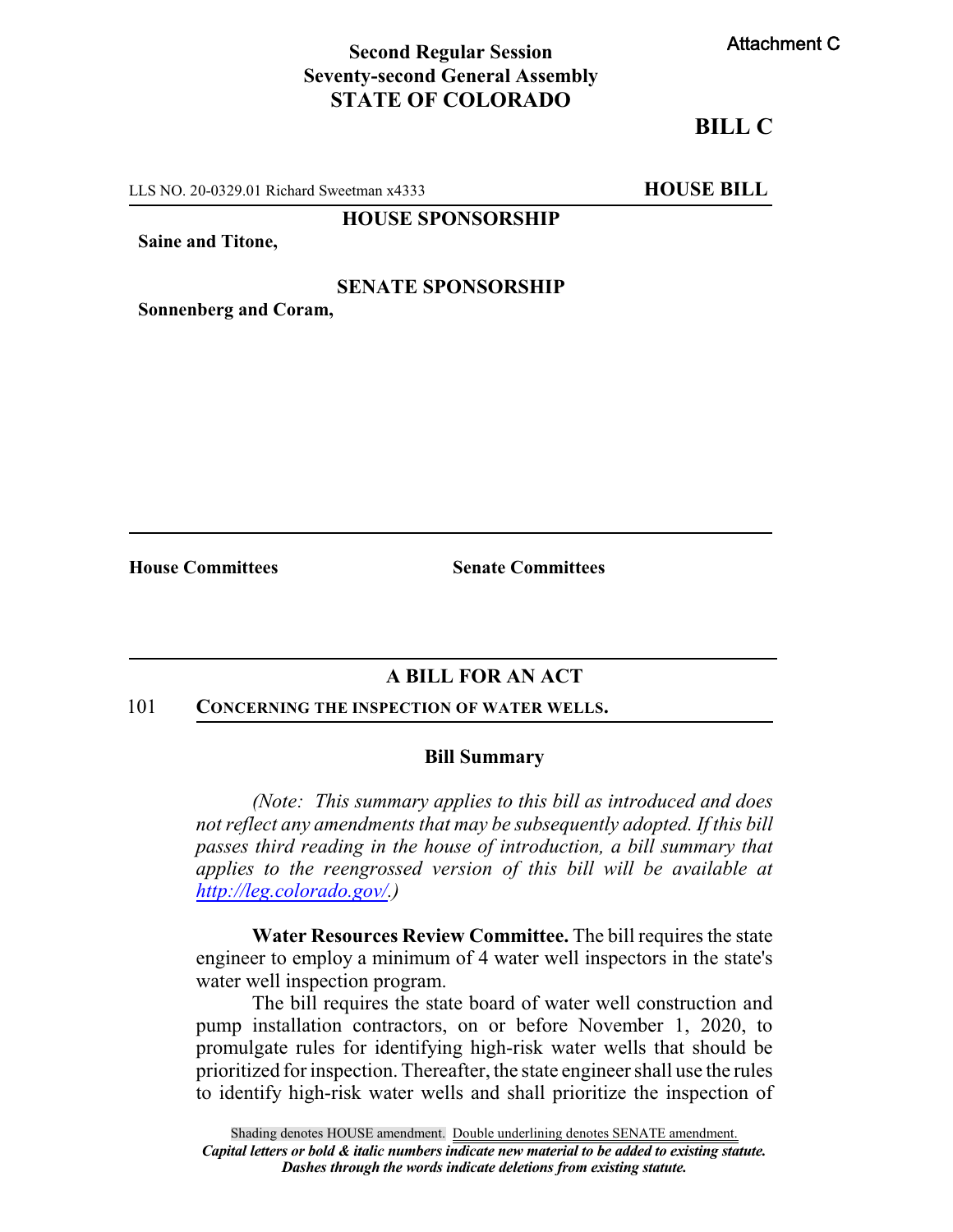high-risk water wells.

The bill clarifies that money in the well inspection cash fund shall be appropriated to and expended by the state engineer only for the well inspection program.

1 *Be it enacted by the General Assembly of the State of Colorado:* 2 **SECTION 1.** In Colorado Revised Statutes, 37-91-113, **amend** 3 (1); and **add** (4) as follows: 4 **37-91-113. Well inspection program - high-risk wells - rules.** 5 (1) The state engineer shall monitor compliance with this article ARTICLE 6 91, including byinspecting water well construction and pump installation. 7 and may ON AND AFTER THE EFFECTIVE DATE OF THIS SUBSECTION (1), AS 8 AMENDED, THE STATE ENGINEER SHALL employ A MINIMUM OF FOUR 9 inspectors for such THIS purpose. AT LEAST ONE INSPECTOR MUST BE 10 PRIMARILY CONCERNED WITH THE INSPECTION OF WATER WELL 11 CONSTRUCTION AND PUMP INSTALLATION IN WATER DIVISION 1, AS 12 DEFINED IN SECTION 37-92-201 (1)(a), AND AT LEAST ONE INSPECTOR 13 MUST BE PRIMARILY CONCERNED WITH THE INSPECTION OF WATER WELL 14 CONSTRUCTION AND PUMP INSTALLATION IN WATER DIVISION 2, AS 15 DEFINED IN SECTION 37-92-201 (1)(b). THE STATE ENGINEER SHALL PAY 16 the costs of such monitoring and inspection shall be paid from the well 17 inspection cash fund created by IN section 37-80-111.5. 18 (4) ON OR BEFORE NOVEMBER 1, 2020, THE BOARD SHALL 19 PROMULGATE RULES FOR IDENTIFYING HIGH-RISK WELLS THAT SHOULD BE 20 PRIORITIZED FOR INSPECTION. THEREAFTER, THE STATE ENGINEER SHALL:

21 (a) USE THE RULES TO IDENTIFY HIGH-RISK WELLS; AND

22 (b) PRIORITIZE THE INSPECTION OF HIGH-RISK WELLS.

23 **SECTION 2.** In Colorado Revised Statutes, 37-80-111.5, **amend**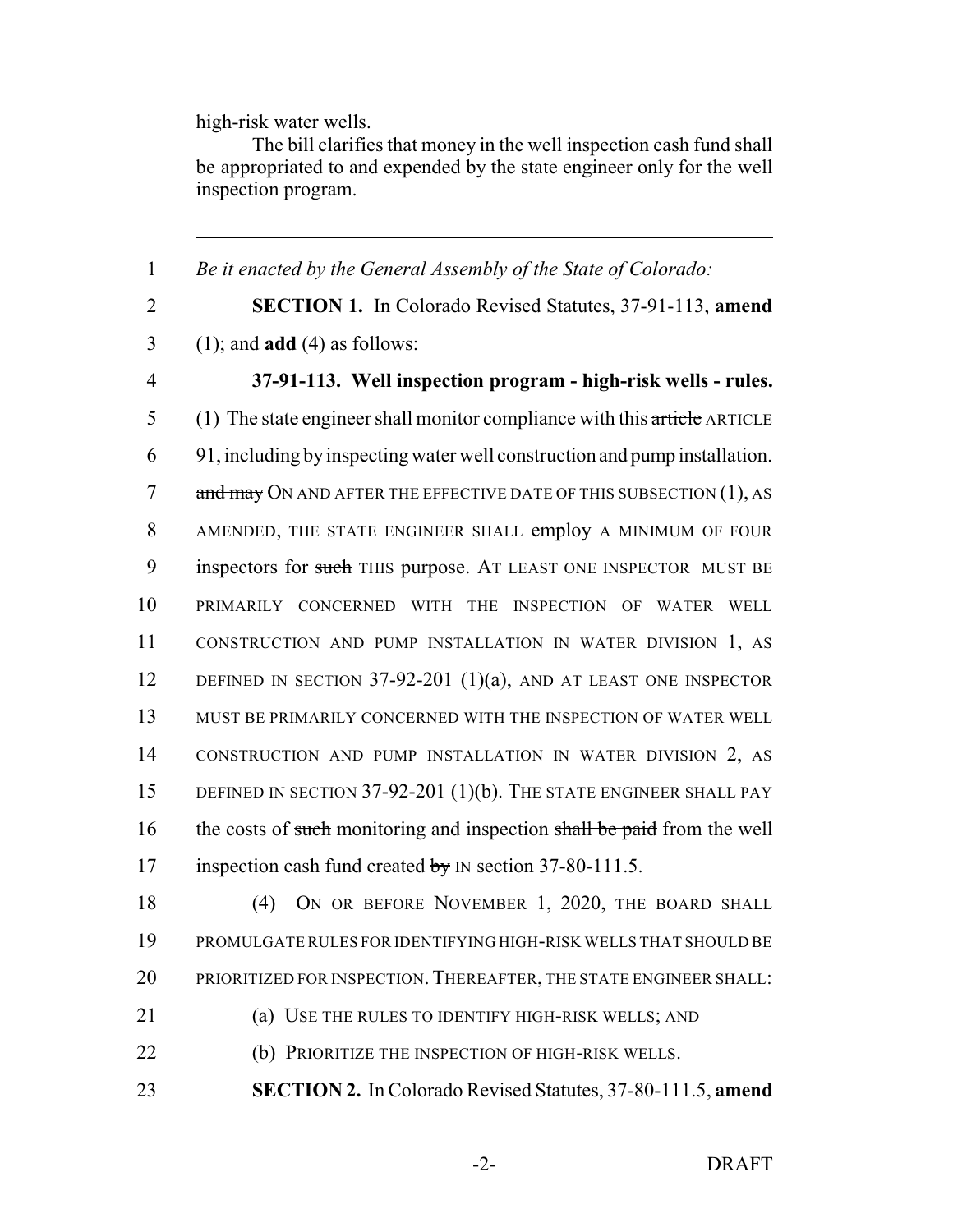1  $(1)(d)$  as follows:

 **37-80-111.5. Fees - rules - satellite monitoring system cash fund - well inspection cash fund - created.** (1) (d) Of each fee collected 4 pursuant to sections 37-90-105 (3)(a)(I) and (4)(a); 37-90-107 (7)(d)(I); 5 37-90-116 (1)(a), (1)(c), and (1)(h); 37-90-137 (2)(a); and 37-92-602  $(3)(a)$  and  $(5)$ , forty dollars shall be credited to the well inspection cash 7 fund, which fund is hereby created. Moneys MONEY in the well inspection cash fund shall be appropriated to and expended by the state engineer ONLY for the purposes established in section 37-91-113. Any moneys MONEY credited to the well inspection cash fund and unexpended 11 at the end of any given fiscal year remain REMAINS in the fund and do DOES not revert to the general fund. All interest derived from the deposit 13 and investment of this MONEY IN THE fund remain REMAINS in the fund 14 and  $d\sigma$  DOES not revert to the general fund.

 **SECTION 3. Act subject to petition - effective date.** This act takes effect at 12:01 a.m. on the day following the expiration of the ninety-dayperiod after final adjournment of the general assembly(August 5, 2020, if adjournment sine die is on May 6, 2020); except that, if a referendum petition is filed pursuant to section 1 (3) of article V of the state constitution against this act or an item, section, or part of this act within such period, then the act, item, section, or part will not take effect unless approved by the people at the general election to be held in November 2020 and, in such case, will take effect on the date of the official declaration of the vote thereon by the governor.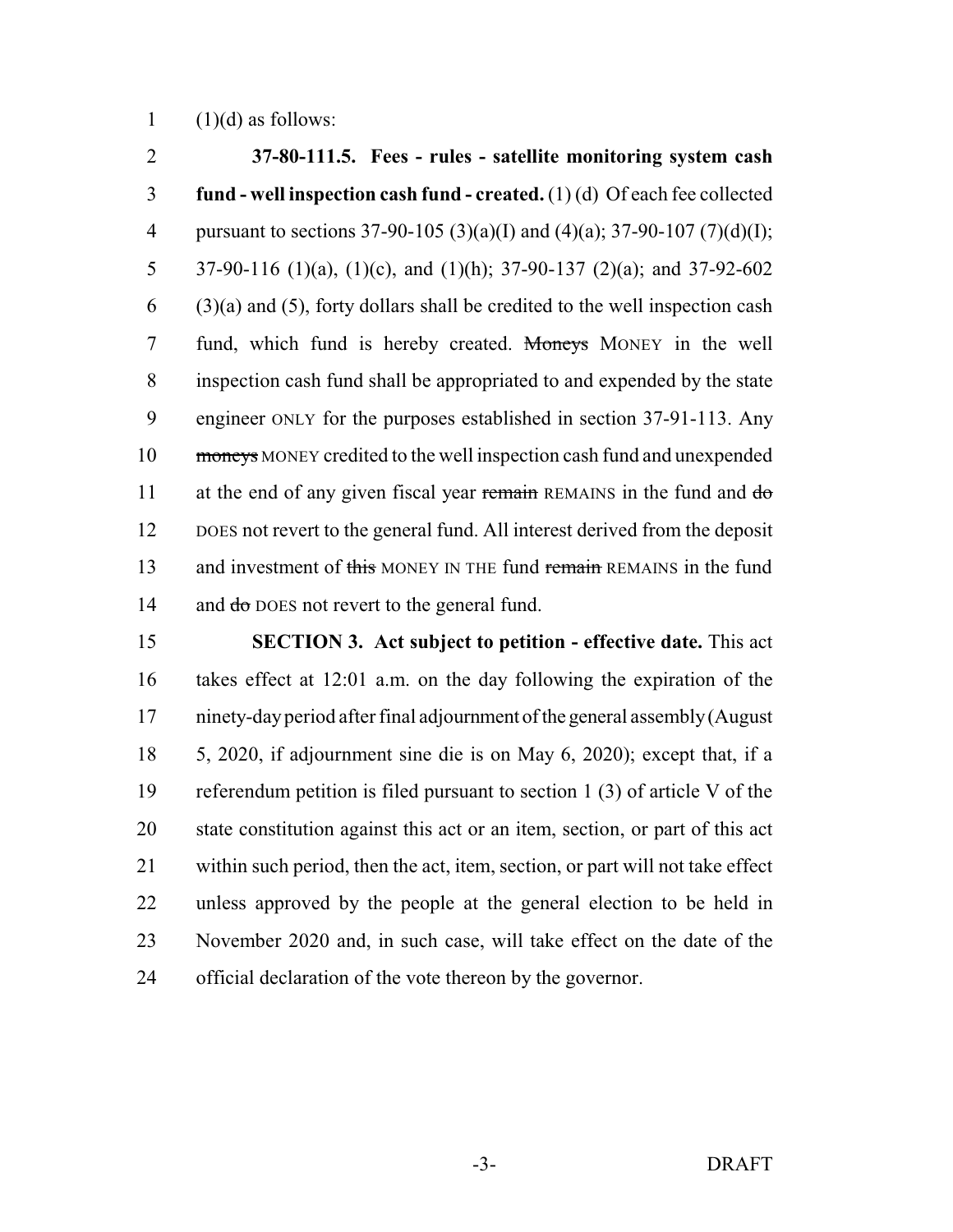## **Second Regular Session Seventy-second General Assembly STATE OF COLORADO**

## **BILL D**

LLS NO. 20-0330.02 Thomas Morris x4218 **SENATE BILL** 

**SENATE SPONSORSHIP**

**Donovan and Coram,** Bridges

#### **HOUSE SPONSORSHIP**

**Roberts and Catlin,** Arndt, Titone

**Senate Committees House Committees** 

# **A BILL FOR AN ACT**

#### 101 **CONCERNING A STUDY TO CONSIDER THE STRENGTHENING OF THE**

102 **PROHIBITION ON SPECULATIVE APPROPRIATIONS OF WATER.**

#### **Bill Summary**

*(Note: This summary applies to this bill as introduced and does not reflect any amendments that may be subsequently adopted. If this bill passes third reading in the house of introduction, a bill summary that applies to the reengrossed version of this bill will be available at <http://leg.colorado.gov/>.)*

**Water Resources Review Committee.**Current law specifies that an appropriation of water cannot be based on speculation, as evidenced by either of the following:

> The applicant does not have either a legally vested interest or a reasonable expectation of procuring such an interest in the lands or facilities to be served by the appropriation,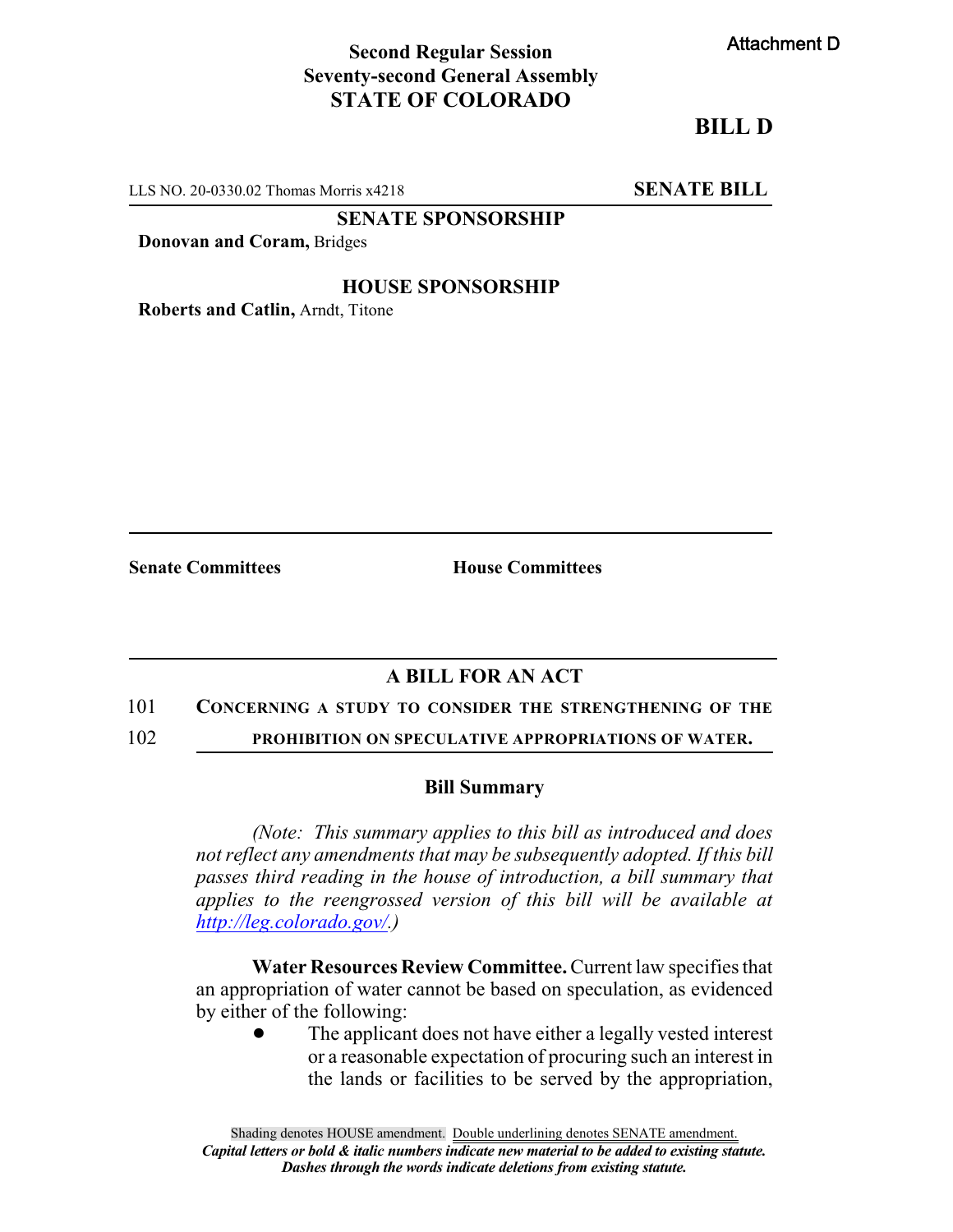unless the appropriator is a governmental agency or an agent in fact for the persons proposed to be benefited by the appropriation; or

The applicant does not have a specific plan and intent to divert, store, or otherwise capture, possess, and control a specific quantity of water for specific beneficial uses.

The bill requires the executive director of the department of natural resources to convene a work group to explore ways to strengthen current anti-speculation law and to report to the water resources review committee by August 15, 2021, regarding any recommended changes.

1 *Be it enacted by the General Assembly of the State of Colorado:*

2 **SECTION 1.** In Colorado Revised Statutes, 37-98-103, **add** (8) 3 as follows:

 **37-98-103. Annual recommendations - bill limitation - deadlines for introduction - repeal.** (8) (a) THE EXECUTIVE DIRECTOR OF THE DEPARTMENT OF NATURAL RESOURCES SHALL CONVENE A WORK GROUP DURING THE 2020 INTERIM TO EXPLORE WAYS TO STRENGTHEN CURRENT WATER ANTI-SPECULATION LAW. THE DEPARTMENT AND THE ATTORNEY GENERAL SHALL SUPPORT THE EFFORTS OF THE WORK GROUP.

 (b) THE WORK GROUP CONSISTS OF CURRENT OR FORMER EMPLOYEES OF THE DEPARTMENT FROM THE STATE ENGINEER'S OFFICE 12 AND THE COLORADO WATER CONSERVATION BOARD APPOINTED BY THE EXECUTIVE DIRECTOR, ONE OR MORE CURRENT EMPLOYEES OF THE 14 ATTORNEY GENERAL'S OFFICE APPOINTED BY THE ATTORNEY GENERAL, ONE OR MORE CURRENT OR FORMER EMPLOYEES OF THE JUDICIAL DEPARTMENT APPOINTED BY THE CHIEF JUSTICE OF THE SUPREME COURT, AND SUCH OTHER STAKEHOLDERS AS THE EXECUTIVE DIRECTOR DETERMINES WOULD BE HELPFUL TO PROMOTE THE WORK GROUP PROCESS OR WORK PRODUCT.

20 **(c)** THE WORK GROUP SHALL SUBMIT A WRITTEN REPORT TO THE